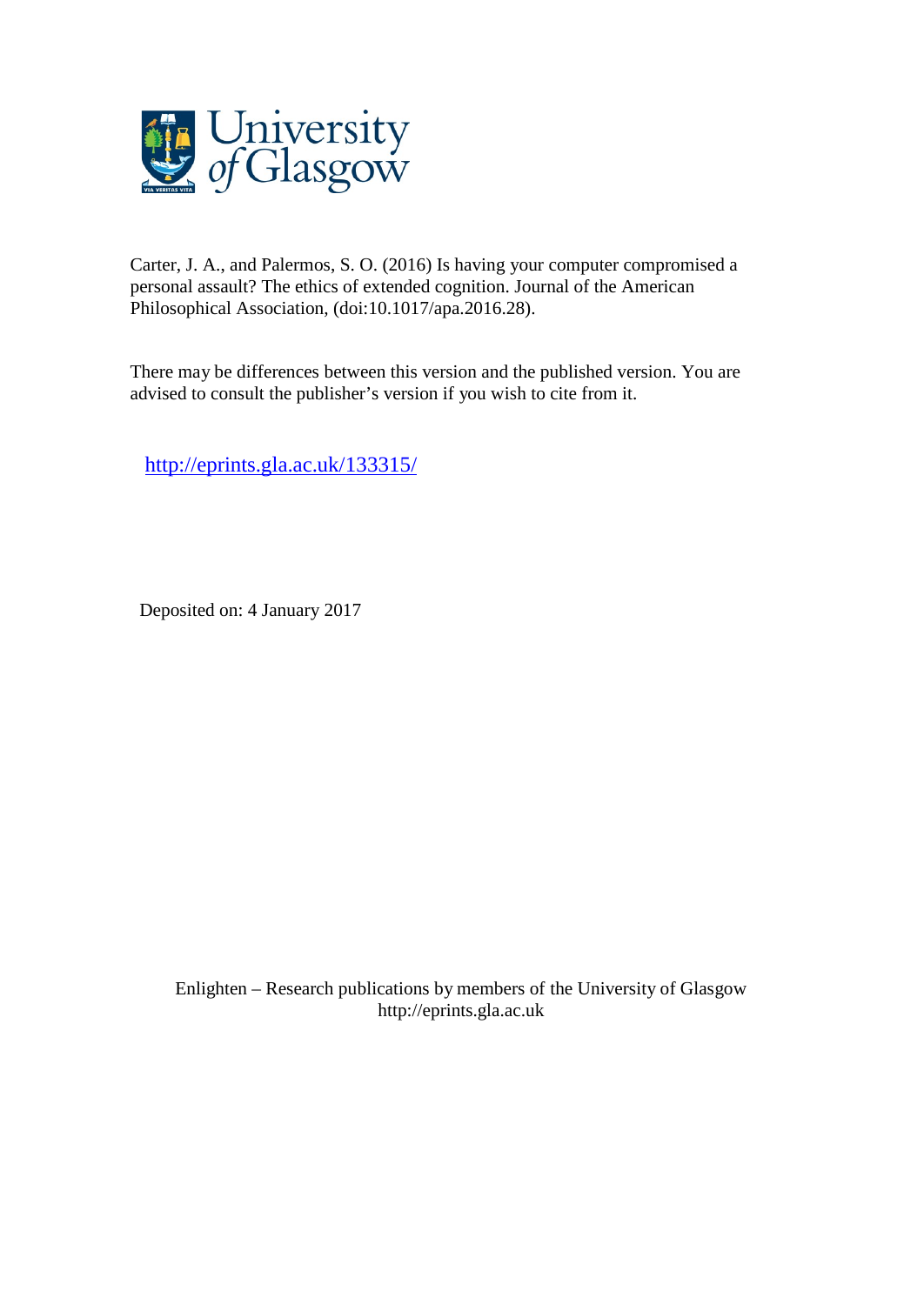# THE ETHICS OF EXTENDED COGNITION: IS HAVING YOUR COMPUTER COMPROMISED A PERSONAL ASSAULT?

J. Adam Carter  $\mathcal{O}^s$  S. Orestis Palermos<sup>1</sup>

University *of* Edinburgh

ABSTRACT: Philosophy of mind and cognitive science (e.g., Clark and Chalmers 1998; Clark 2010; Palermos 2014) have recently become increasingly receptive to the hypothesis of extended cognition, according to which external artifacts such as our laptops and smartphones can—under appropriate circumstances—feature as material realisers of a person's cognitive processes. We argue that, to the extent that the hypothesis of extended cognition is correct, our legal and ethical theorising and practice must be updated, by broadening our conception of personal assault so as to include intentional harm towards gadgets that have been *appropriately integrated*. We next situate the theoretical case for *extended personal assault* within the context of some recent ethical and legal cases and close with some critical discussion.

## **1. Introduction**

An unnamed, third party entity has found a backdoor to San Bernardino shooters' iPhone, just in time to avoid one of history's biggest technological clashes. With the F.B.I. and White House having legally pushed tech-giant Apple to hack its own software's security system, they have effectively demanded from Apple to not only give up, but essentially revert decades worth of efforts in advancing privacy and cybersecurity. By appealing to First Amendment rights and the right to privacy, Apple has stood on principle despite the enormous legal risks. Luckily, said unnamed, *deus ex machina* entity has made its appearance, the court showdown has been cancelled and the crisis has been abated. Or has it?

In this climate of technological cold war, the time is ripe to focus on the *nature* of our gadgets and the information stored in them.<sup>2</sup> Just how close are the parallels between the information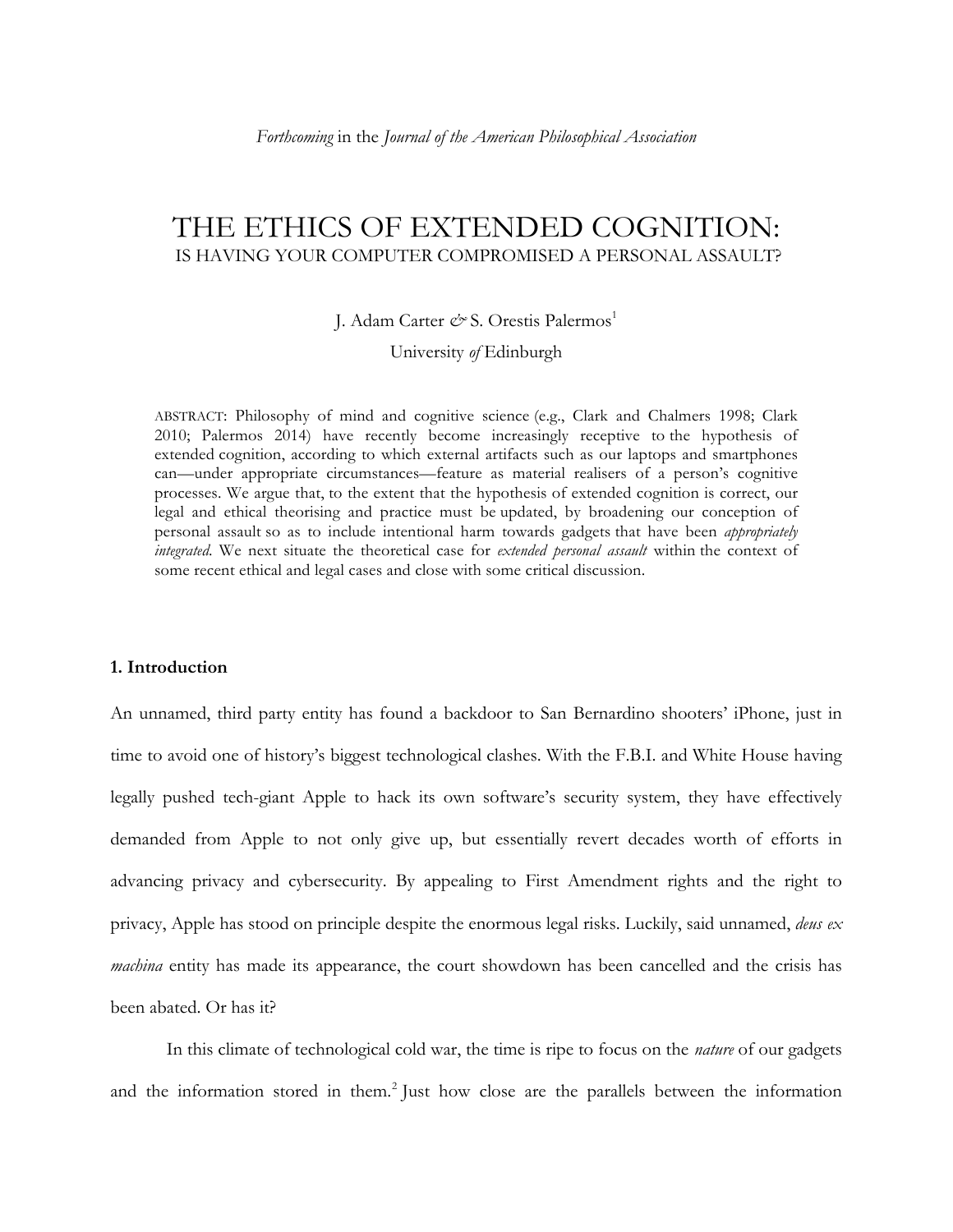individuals have traditionally stored in their biological brains and the information that is now being stored in their gadgets, and what might such parallels mean with respect to the ethical and legal protection we should afford our 'smartifacts'?

First of all, there is a *personal* question we may ask ourselves: How would we feel, and what actions would we take, if someone intentionally broke our phone, stole our smart watch or hacked our laptop, in a way that significantly undermined our ability to organize our lives? Suppose, for example, that someone compromised the gadgets you rely on daily, such that your diary appointments, your contacts list, photos, system preferences and functionalities, research notes, folders, reminders, push on notifications and so on has all turned into a jumbled, corrupted mess of disorganized data. Would it feel like one merely damaged your property? Or might the situation perhaps be worse, as if someone had actually assaulted *you*?

Personal assault is a particular form of harm, which involves the actual or intended use of force to another *person* without his consent. <sup>3</sup> As a concept, assault has an important history, both ethically and legally. For one thing, the freedom from a violation of bodily integrity is at the very heart of one's right to self-ownership<sup>4</sup> and personal autonomy.<sup>5</sup> Legally, assault has long been designated as a special category of offence, one whose status in criminal and civil law is distinct from the offence one commits by merely damaging another's property. Even though legal complexities to do with assault have typically clustered around the question of *intent*, <sup>6</sup> the part about the *person* is often taken for granted. One obvious reason for this is that hardly anyone ever questions, at least for most practical purposes, the boundaries of a person. But where does a person really *end*?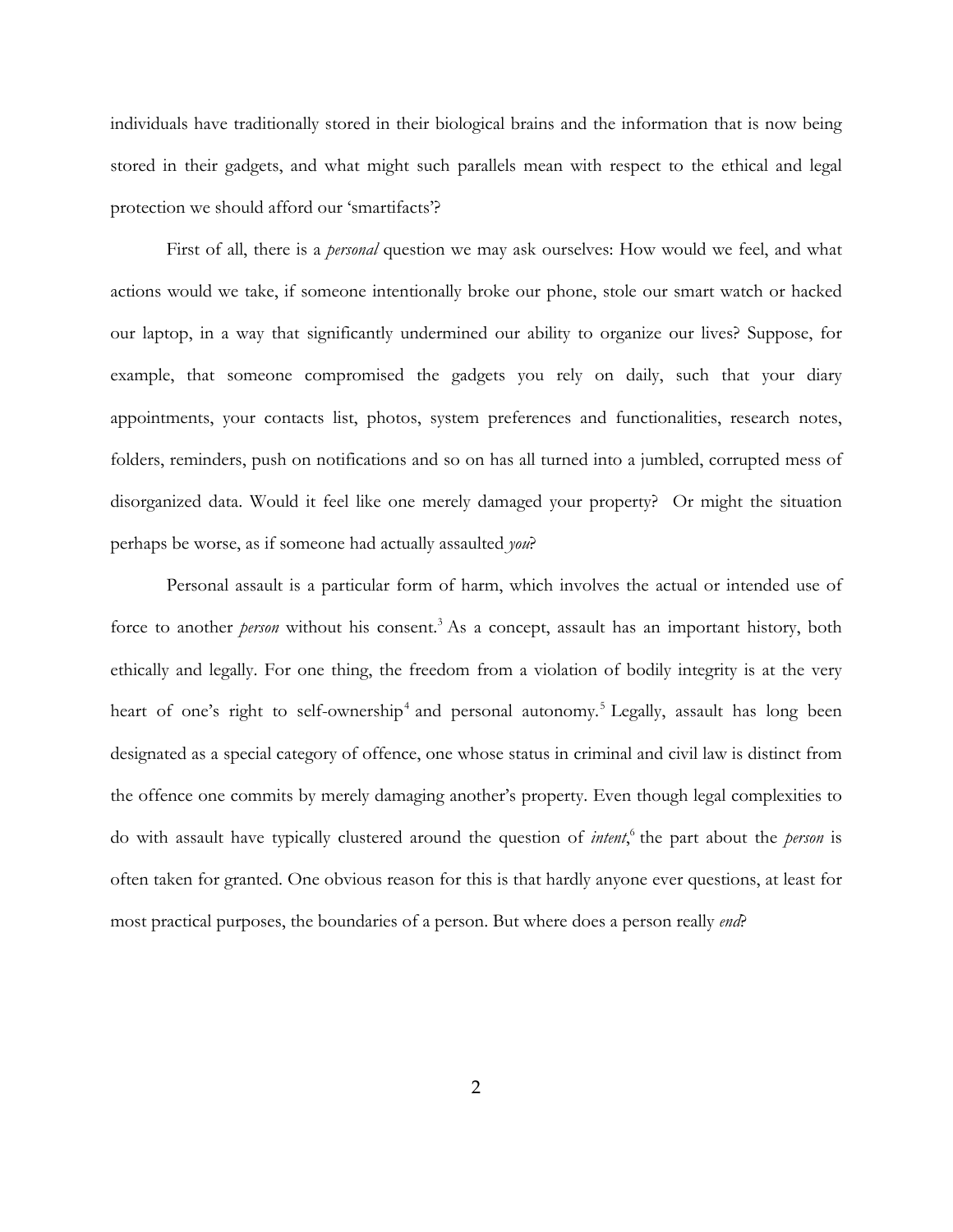Consider the following question: What makes the difference between whether I've intended to use force against your person as opposed to merely your property? Perhaps it just seems obvious. Here's one explicit answer, which has become a precedent in UK law:

The body of the victim includes all parts of his body, including his organs, his nervous system and his brain. Bodily injury therefore may include injury to any of those parts of his body *responsible for his mental and other faculties.* 7

This is more or less unsurprising. However, notice that the above two statements capture subtly different ideas. While the first clause attempts to spell out what one's body (and thereby bodily injury) consists in *reductively*, by pointing out specific organismic parts, the second clause does so in a *functionalist* way:<sup>8</sup> If a part of one is responsible for (e.g., by being a material realiser of) one's mental or other faculties, then you can harm an individual by injuring whatever materially realises such faculties.

Normally, what is responsible for an individual's faculties are exactly the sort of organismic parts that are listed as examples in the first statement: organs, the central nervous system and the brain. Yet the second (functionalist) clause leaves it open as to whether all faculties that make up one's person can be reduced to one's biological organism or whether, possibly, there could be more to it. In other words, that it might be possible to harm the body of an individual by harming *whatever* may underwrite that individual's mental and other faculties.

On this more liberal and open-ended way of thinking about the relevance of the person to assault, one uses force against another's *person* if one injures (along with physical body parts) one's *powers*, by harming whatever may underwrite these powers. In discussions of the importance of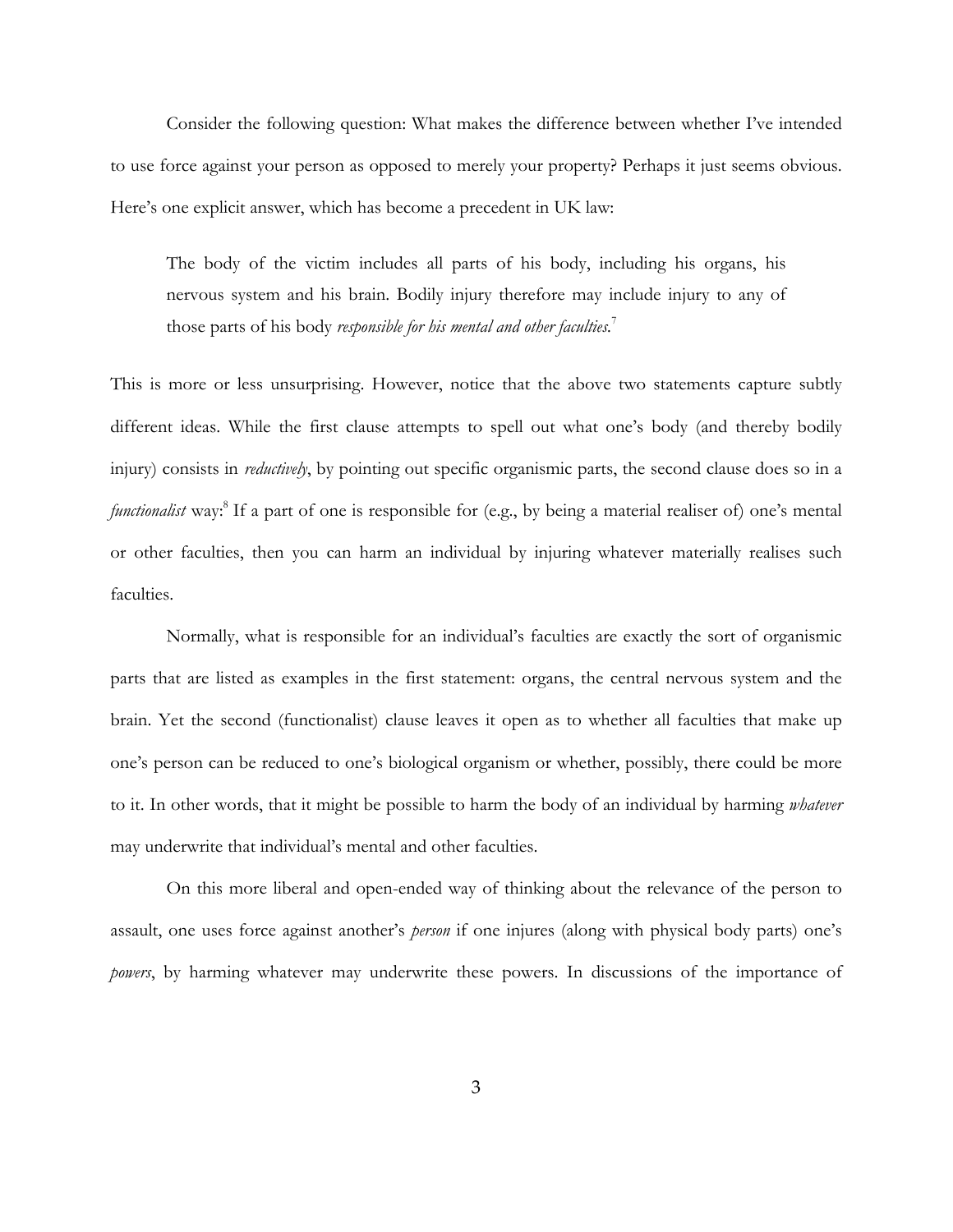freedom from violation of self-ownership, we find a similar implicit functionalism. As political philosopher Gerald Cohen (1995) remarks, the very concept of self-ownership holds that:

[...] each person enjoys, over himself *and his powers*, full and exclusive rights of control and use, and therefore owes no service or product to anyone else that he has not contracted to supply.<sup>9</sup>

Similarly, Charles Taylor (1991) has argued that a satisfying criterion for what it is to violate an individual's personal autonomy should advert to a conception of personhood which does not simply identify the person with her biological constitution. <sup>10</sup> As Taylor (1991) remarks:

In any number of ways we are constituted by factors that lie beyond our reflective control but which nonetheless structure our values, thoughts, and motivations (1991,  $33f$ ).<sup>11</sup>

In none of these discussions of the relevance of the person to either the legal conception of assault nor to ethical discussions of the significance of freedom from harm to one's person, do we find a necessary reductive identification of an individual's person with her biological constitution. Rather, it seems that what makes freedom from assault have the ethical and legal significance that it has is that freedom from harm to one's physical constitution *and/or* her powers or capacities (including her capacities for reflection, thought, and the structuring of her values) has a distinctive kind of status.<sup>12</sup>

It would be convenient and theoretically elegant (for the purposes of ethical and legal assessment) if the material realisers of an individual's capacities and powers were always just one's biological constituents and nothing else. Nevertheless, as the foregoing demonstrates, this is in principle treated as an open question, even within the practical domain of law making. It is evident that harm to what underwrites an individual's powers and capacities is a kind of offence with an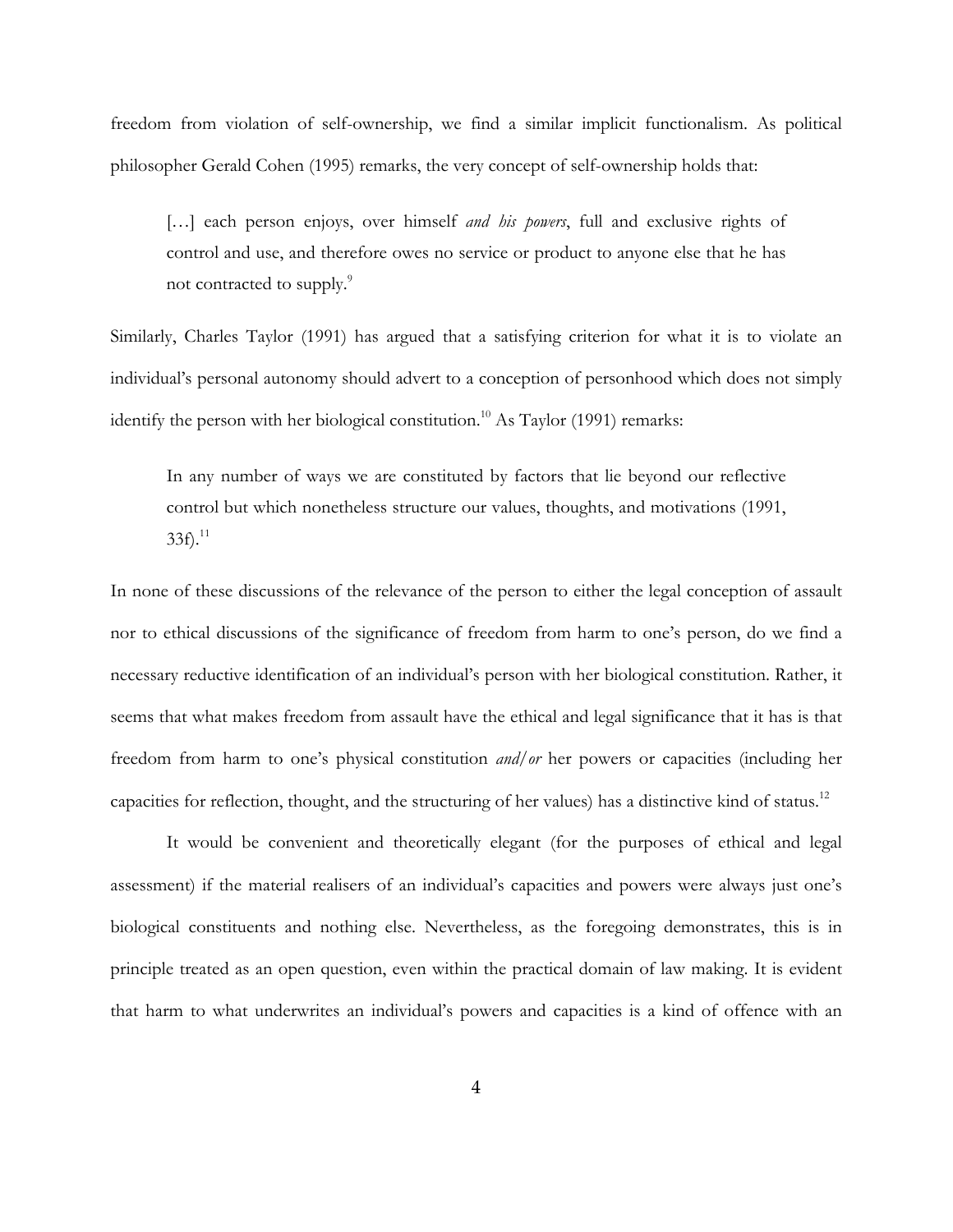added significance that is absent from mere harm to an individual's property. But the prevailing thought that we can simply circumscribe the material realisers of our personal powers and capacities to the magisterium of biology is one that we may be forced to give up—especially, with the advent of new technologies.

As our daily reliance on certain artifacts becomes increasingly prevalent, it may become impossible to count *all* extra-organismic possessions as *distinct* to our personhood, and thereby merely as our property—a thought that can obviously have far reaching implications for the law. Of course, an immediate objection is to say that, absent the relevant theoretical background and practical need for such a reconceptualization of the concept of personal assault, this is just stretching it too far. The above functionalist-looking descriptions of personal assault do not imply anything other than what is obvious... they were introduced as identical to their reductive counterparts, simply because their authors could not possibly imagine that one's person may consist of anything else other than one's biological body.

While this is an appealing line for resisting the possibility of having to reconsider what may count as personal assault, it could be mistaken on both fronts. Over the past three decades, functionalist approaches within philosophy of mind and cognitive science are on the rise, with the approaches of embodied cognition and its more radical consequent, the approach of *extended* cognition, being at the forefront of studies concerning the workings of the human mind.<sup>13</sup> Similarly, the emergence of personal computing, and the advent of wearable technologies and the cloud—all of which regularly store personal data *automatically*, in order to then structure our daily schedules, offer suggestions and monitor our health on a moment to moment basis—have begun to blur the lines between our biological and digital existence.<sup>14</sup>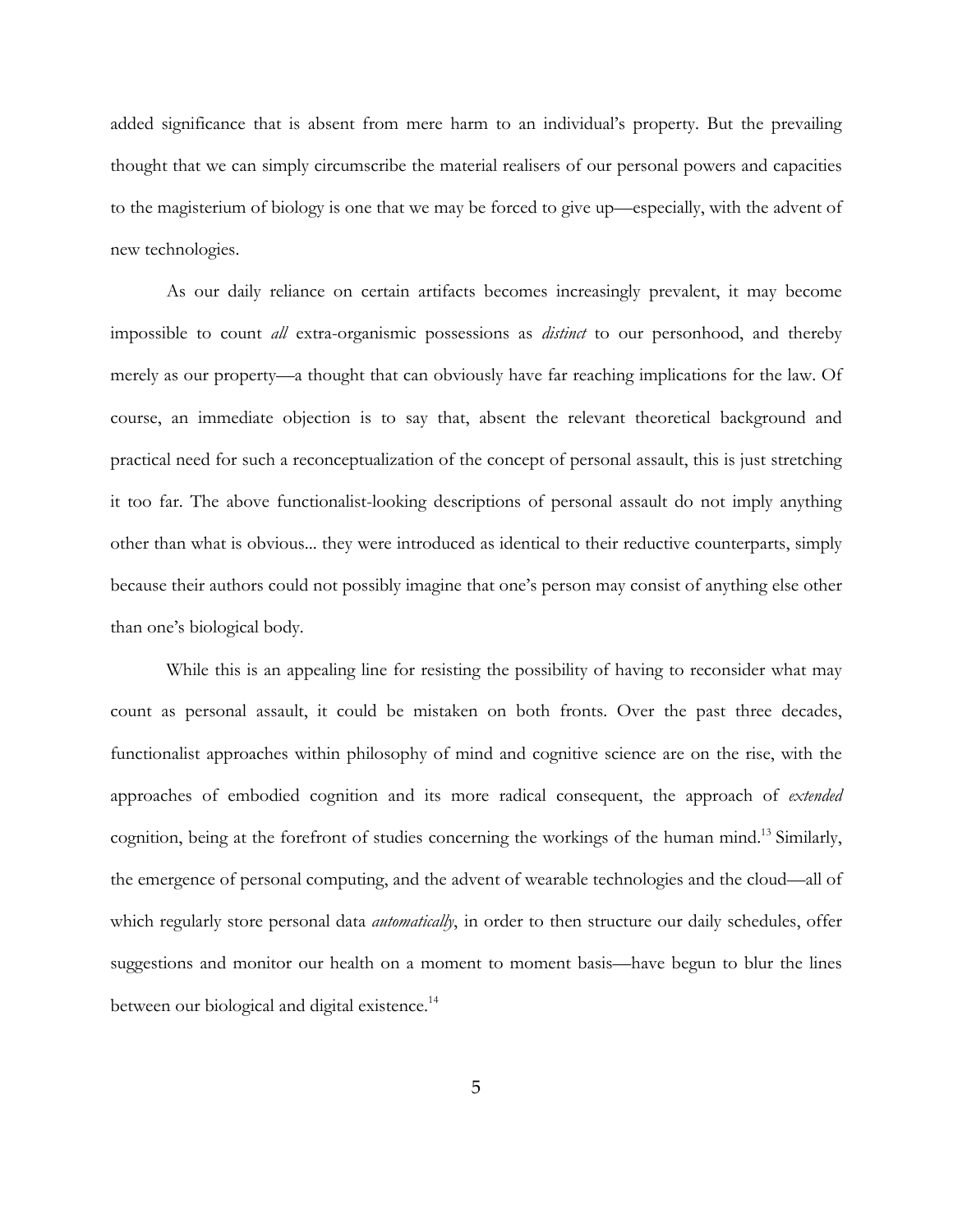In this paper, we attempt to explore how far these considerations can take us and whether, in certain cases, we should indeed try to legally protect our technological equipment in the same way we do with our biological body parts. In §2, we outline the main contours of the extended cognition programme in the philosophy of mind and cognitive science, and note the importance of *cognitive integration* with respect to whether an external artifact may count as a proper part of a cognitive process. §3 draws from the discussion in §2 and §1 and provides a rationale for embracing as *bona fide* cases of personal assault cases where what is compromised is, with reference to hypothesis of extended cognition, extra-cranial material realisers of one's mental faculties. In §4, we sharpen this point by studying recent legal and ethical cases that involve damage of what might count as processes of extended memory and extended perception. Finally, in §5, we consider further implications of widening our conception of assault in the way suggested, and we explain why it may be a matter of urgent social importance that we do so sooner rather than later.

#### **2. Cognitive extension**

Consider *active* externalism (Clark and Chalmers 1998; Menary 2007; Hutchins 1995; Sutton, 2008; Sutton et. al, 2008; Theiner et al., 2010; Wilson 2000, 2004)—a recent advancement within philosophy of mind and cognitive science—according to which, epistemic artifacts such as telescopes, microscopes, pen and paper, Tactile Visual Substitution Systems (TVSS) and other technological equipment may count (under the appropriate conditions) as constitutive parts of one's cognitive system. In other words, epistemic artifacts such as the ones listed above, may occasionally count as literally extending—beyond our brains—the cognitive processes that are thought to make up our minds.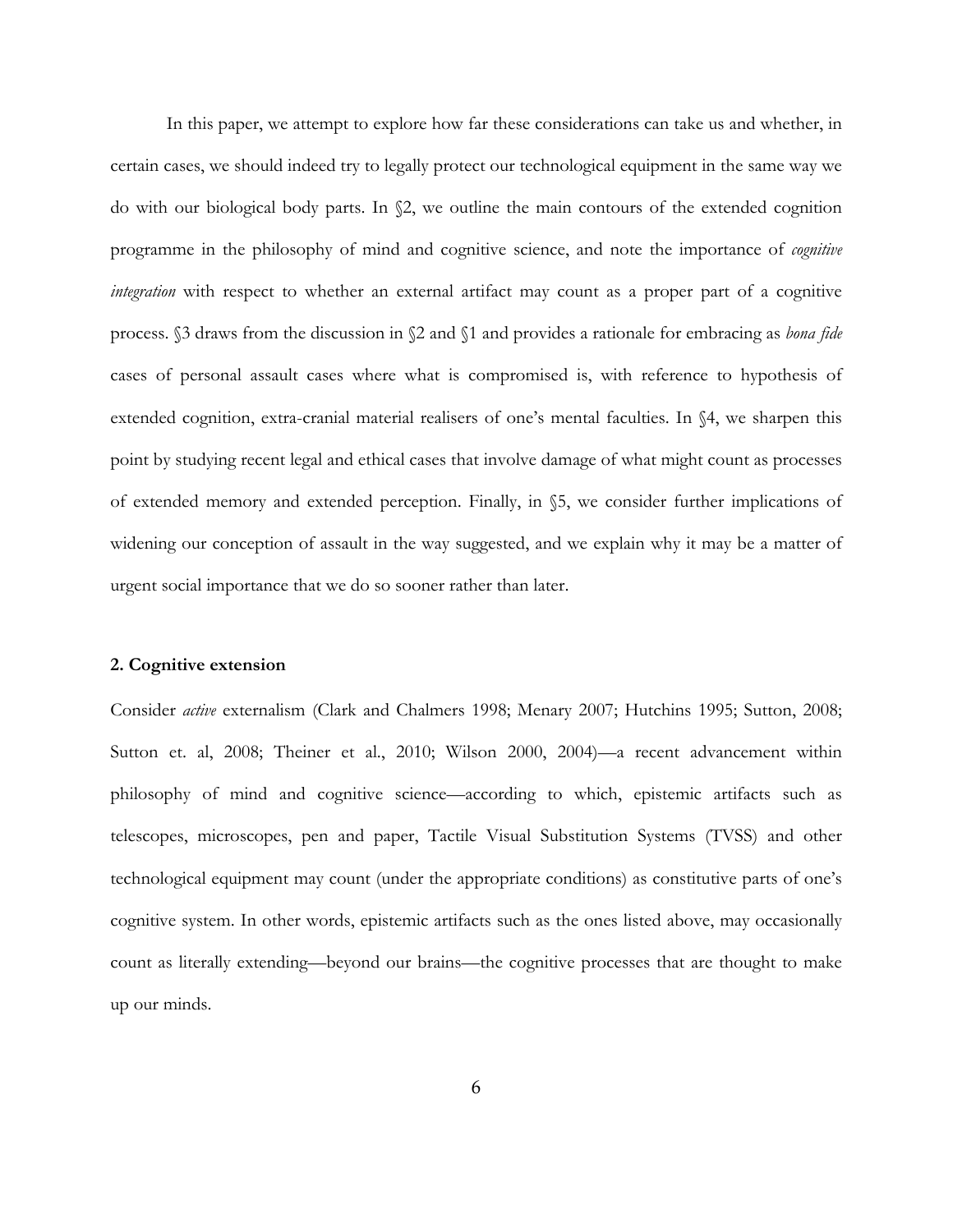This is a bold claim, but once we trace its theoretical lineage and motivation it may not sound as implausible as it does on first pass. Active externalism is the extreme consequent of the approach of embodied cognition. In the nineties, several cognitive scientists and philosophers of mind (Varela, Thomson *&* Rosch 1991; Clark 1997) as well as roboticists (Brooks 1991a; Brooks 1991b) noted that cognition is embodied in the sense that aspects of the agent's body beyond the brain play a physically constitutive role in cognitive processing (i.e., literally speaking, with respect to several cognitive operations, our bodies are parts of our minds). In particular, for those aspects of an agent's mind where her brain and body are heavily interdependent, we should think of the latter as a constitutive element of the agent's overall cognitive system.

Nearly three decades later, the approach of embodied cognition has come to occupy a central position within philosophy of mind and cognitive science. But if one is willing to accept the embodied cognition hypothesis then they might not be so far from being at least open to the idea of active externalism. No doubt, it might initially be counterintuitive to accept that cognitive systems can extend beyond our organisms to the artifacts we interact with, but the spirit of the approach is very similar to that of embodied cognition. If we are prepared to accept that our minds are embodied when our brains and bodies heavily depend on each other, then there is no principled reason to deny that cognitive processes are extended in those situations where our brains and the artifacts we employ are also heavily interdependent. Indeed, active externalism in all of its forms has been developed, refined, and defended by many philosophers (Clark  $c$ <sup>o</sup> Chalmers 1998; Clark 2007; 2008; Hutchins 1995; Menary 2006; 2007; Theiner 2011; Wheeler 2005, Wilson 2000; 2004), making the approach a viable hypothesis.15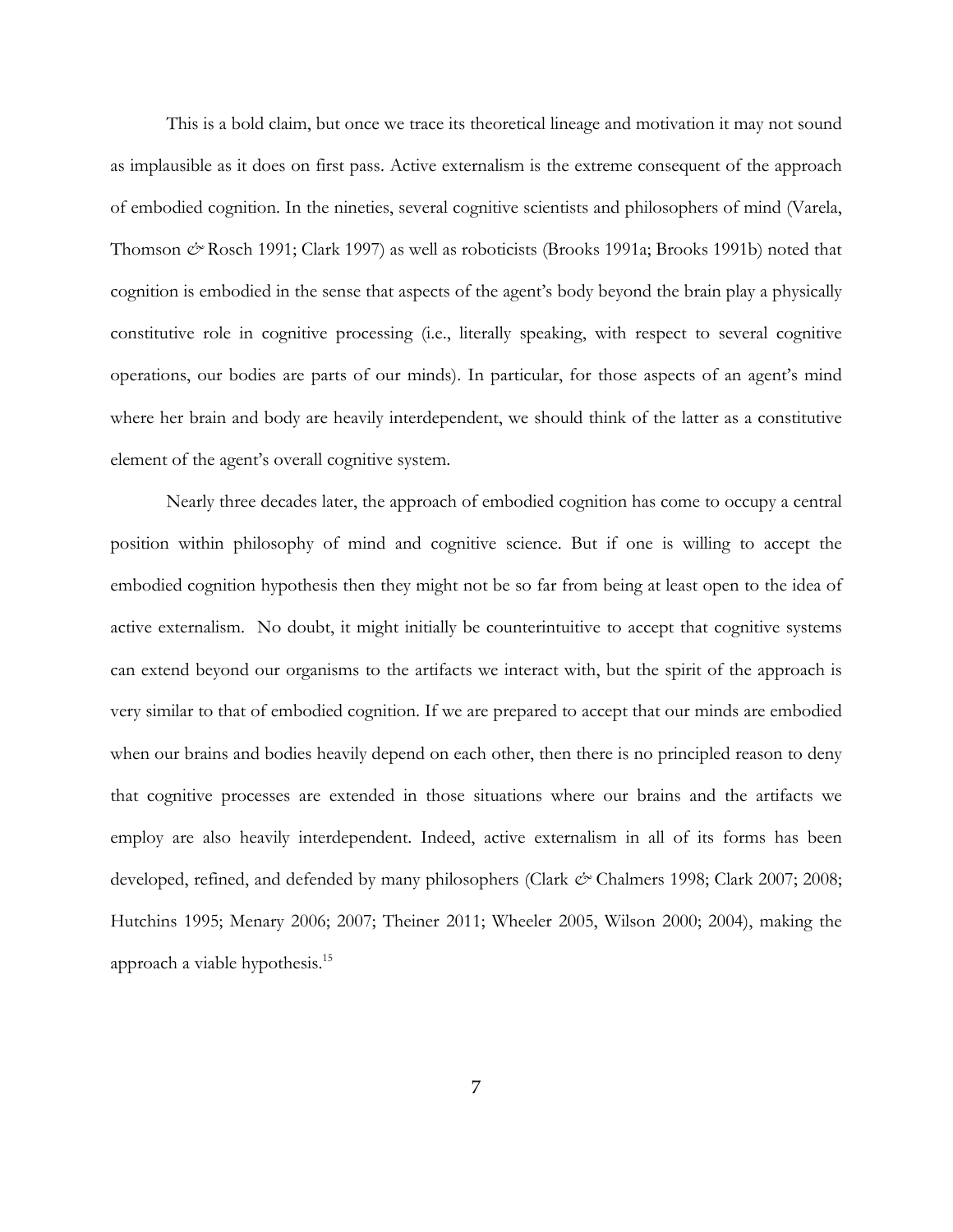Here, we will only concern ourselves with what we consider to be the most plausible formulation of the view, known as the *extended cognition hypothesis*. Focusing on cognitive processing, the hypothesis of extended cognition is the claim that "the actual local operations that realize certain forms of human cognizing include inextricable tangles of feedback, feedforward and feed-around loops: loops that promiscuously criss-cross the boundaries of brain, body and world" (Clark 2007, §2); cognitive processing can and—under the appropriate conditions—literally extends to the agent's surrounding environment. According to the hypothesis of extended cognition, the involved artifacts are proper parts of the ongoing cognitive processing.

But what exactly are the '*appropriate conditions'* under which cognitive systems extend beyond the agents' brains and bodies? Answering this question is crucial for determining whether one's approach to active externalism is going to be sufficiently plausible. Of course, here, we do not and cannot wish to argue for the correctness of active externalism, but we believe we should at least provide a strict answer to the above question. By doing so, we will be able to draw the line between what may count as part of one's cognitive system and what not in a clear and perhaps intuitive way at least to those readers who are well accustomed to using technology on a daily basis.<sup>16</sup>

Several cognitive scientists have recently pointed out that the answer to what may count as a constitutive element of one's cognitive system comes from the mathematical framework of *dynamical systems theory* (DST)—the most powerful mathematical framework for studying the behavior of dynamical systems in general. According to DST, in order to claim that two systems give rise to some extended process and, thereby, to an overall extended system (or to a *coupled* system, in DST terms), what is required is the existence of non-linear interactions—that arise out of *feedback loops*—between the contributing parts (Clark and Chalmers 1998, Chemero 2009, Froese et al. 2013, Sutton et al.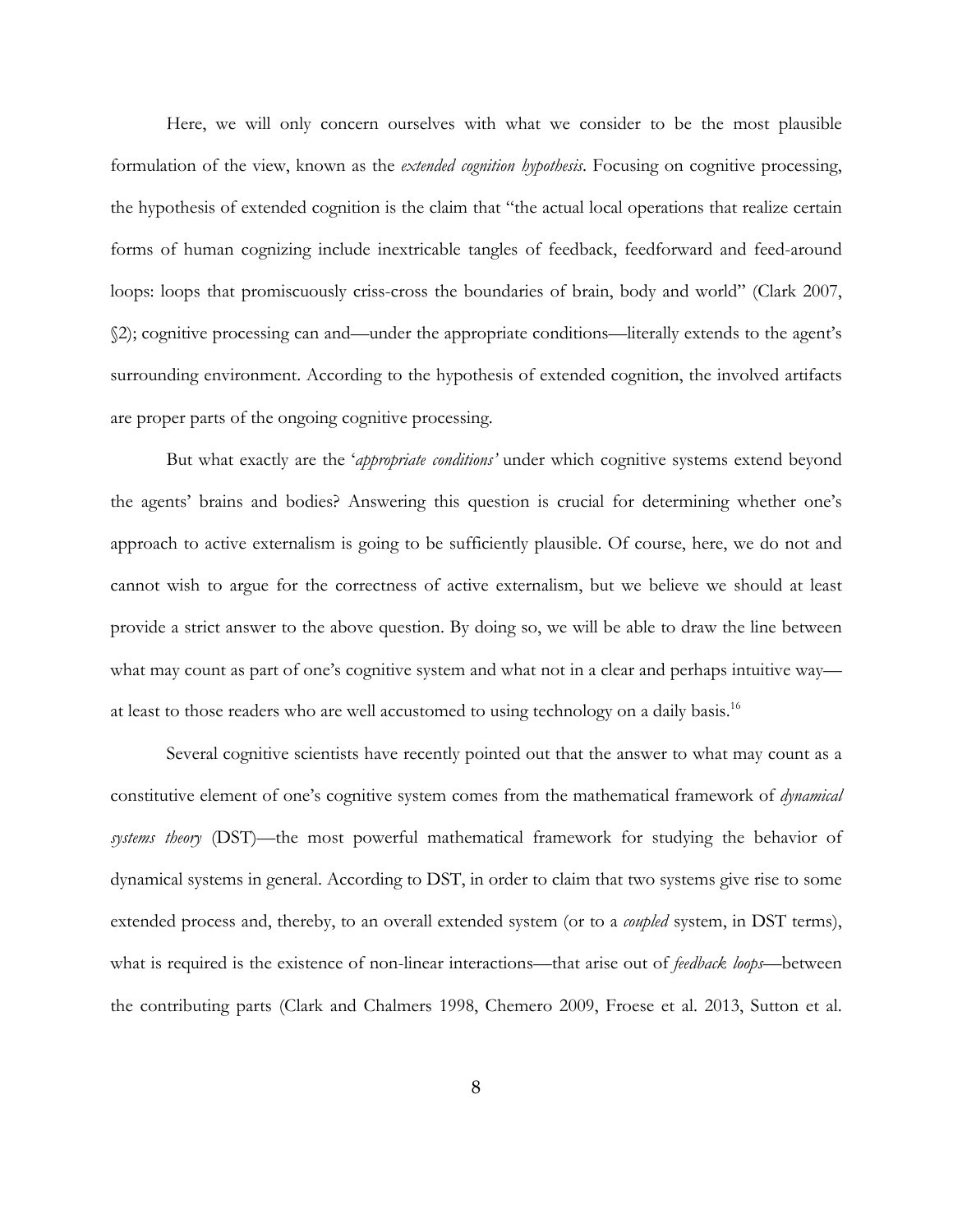2008, Theiner et al. 2010, Wegner et al. 1985, Tollefsen *&* Dale 2011, Palermos 2014). The underlying rational is that the aforementioned non-linear interactions give rise to an overall *integrated* system that consists of all the contributing subcomponents.

There are two main reasons for postulating this overall coupled system: (1) The aforementioned non-linear interactions give rise to new systemic properties that belong only to the overall system and to none of the contributing subsystems alone (therefore one *has to* postulate the overall extended system); (2) Said interactions also make it impossible to decompose the two systems in terms of distinct inputs and outputs from the one subsystem to the other (therefore one *cannot but* postulate the overall system). Accordingly, the claim, on the basis of DST, is that in order to have an extended cognitive system—as opposed to merely an embedded one (cf., Adams  $\dot{\mathcal{O}}$  Aizawa, 2001, 2010; Rupert, 2004, 2009)—all that is required is that the contributing members (i.e., the relevant cognitive agents and their artifacts) *interact continuously and reciprocally* (on the basis of feedback loops) with each other. $17$ 

To appreciate why this might be a plausible approach to cognitive extension, it is interesting to see how it applies in practice. By following the above criterion of cognitive constitution, it is not possible to claim that having our friends' phone numbers stored on our SIM cards or having created a shopping list means that those pieces of information are already parts of our (extended) cognitive systems—in other words, that we *remember* them in the same way that we remember pieces of information that we have learned by heart. The reason is that there are *no non-linear interactions* between our intra-cranial cognitive processing and the phonebook or the shopping list. In such cases, there is only one-way, linear dependence between our onboard cognitive capacities and our artifacts, because the processes of storing and retrieving the relevant information do not interact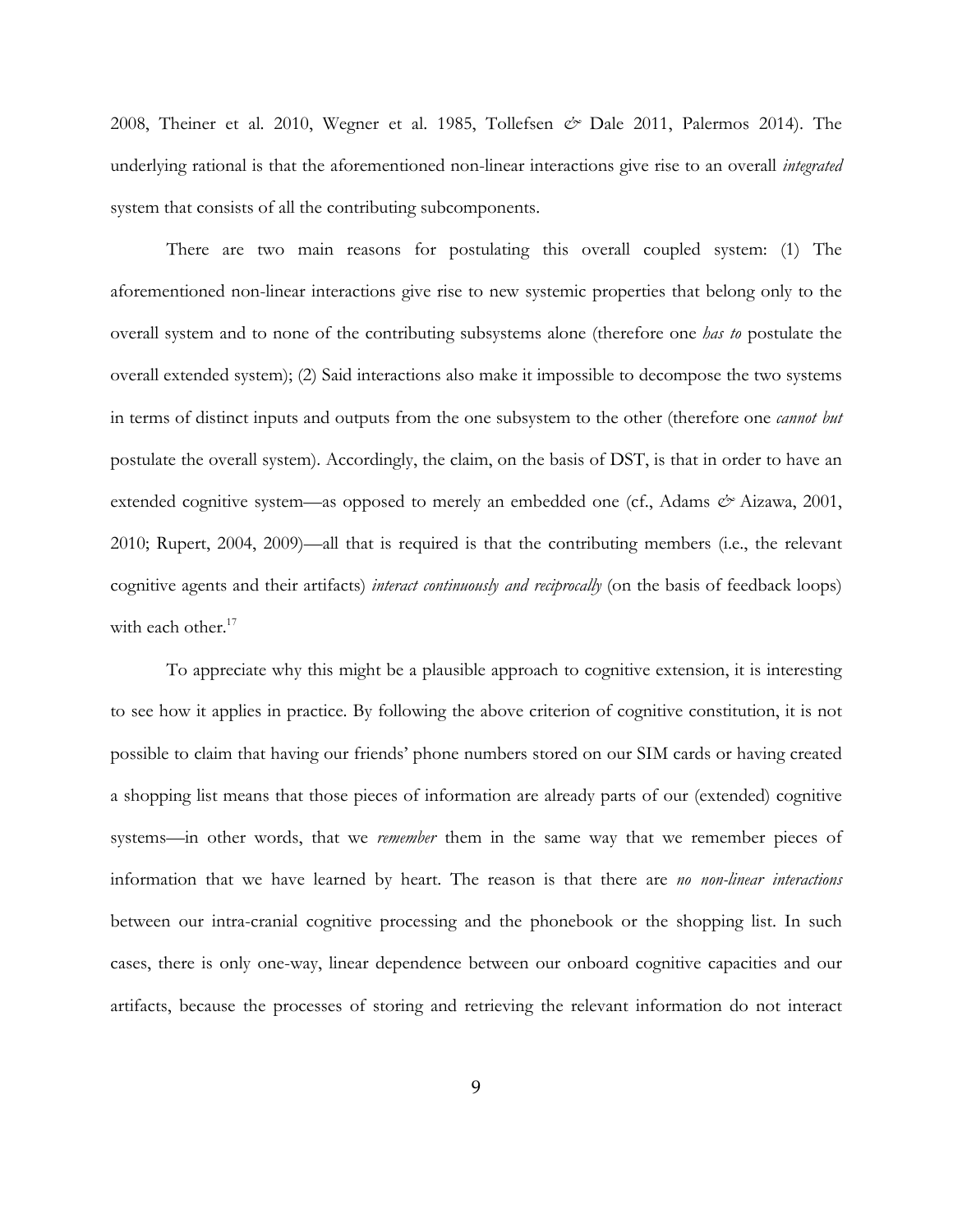reciprocally, but are instead entirely independent of our organismic cognitive processing. We do not affect the artifact but only the other way around. In the light of DST, this sort of dependence does not give rise to a coupled system. Therefore, in such cases, we may only talk of embedded, but not extended, cognition (Rupert, 2004, 2009).<sup>18</sup>

On the contrary, our everyday interaction with telescopes, microscopes, laptops, smartphones and pen and paper when solving complex mathematical problems, the way blind people interact with their canes and Tactial Visual Substitution Systsems *would* all qualify, as genuine cases of cognitive extension. In such cases, the completion of the relevant cognitive task does involve dense feedback loops between the individual agent and her artifact.<sup>19</sup> Accordingly, in the light of DST, in such cases, we may indeed have to talk of the presence of an overall extended cognitive system that consists of both the individual agent and her artifact. This, however, may not be such an unwelcome result.<sup>20</sup> Indeed, we are inclined to think that a growing number of people who have experienced such close technological coupling would, at least, be open to the idea of cognitive extension.

### **3. Extended Assault**

Let's now put the pieces together. In  $\S$ 1 we identified a common factor to various legal and ethical discussions on personal assault: Personal assault is the intentional harm to a part of a person, which is responsible for her mental and other faculties. In  $\S$ 2, we saw that, according to an increasingly popular position embraced in recent philosophy of mind and cognitive science—*viz.,* HEC—our mental faculties can be partly constituted by external artifacts, so long as these artifacts have been appropriately *integrated* into our overall cognitive system. Taking these ideas together, what we get is the seemingly radical suggestion that having our *integrated* epistemic artifacts intentionally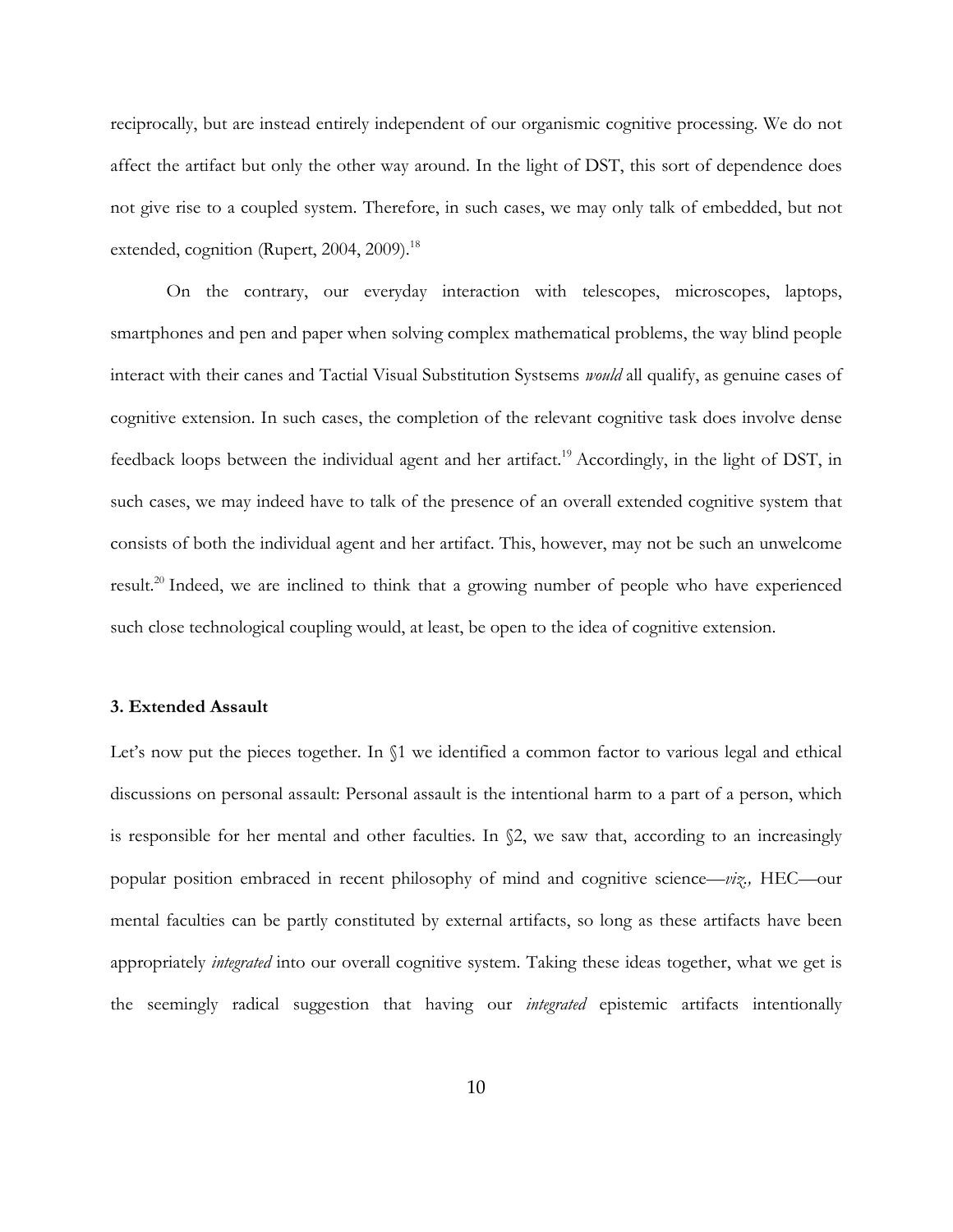compromised plausibly qualifies as a case of personal assault. Put more carefully, the argument can be expressed with two premises and a conclusion; call this the *Argument for Extended Assault.*

#### *Argument for Extended Assault* (AEA)

- (P1). Intentional harm to a part of a person which is responsible for her mental and other faculties constitutes personal assault. [Definition]
- (P2). Our mental faculties can be partly constituted by external artifacts, so long as these artifacts have been appropriately integrated into our overall cognitive system. [from HEC]
- (C). Therefore, having our *integrated* epistemic artifacts intentionally compromised plausibly qualifies as a case of personal assault [From P1 *&* P2]

Consider first (P1). Obviously, one may try to reject the claim on the grounds that it is unnecessarily permissive as to what may be the target of personal assault, especially when, for most purposes, it seems perfectly fine to simply point towards one's organismic boundaries. And yet, as we saw in §1, an increasing number of legal and ethical theorists appear to steer away from such a reductionist approach to personhood and personal assault, by moving towards a more functionalist understanding of the relevant notions. And this is so, even if they take no stance on the matter of whether the hypothesis of extended cognition is correct—indeed, in all likelihood, they are entirely unaware of it.

A more straightforward way to avoid the conclusion, therefore, could be to deny (P2), by insisting that the hypothesis of extended cognition is false. Here is of course not the place to adjudicate whether (P2) is actually true or false, and thereby whether AEA is ultimately *sound*. Rather, the point of AEA is to make explicit that *if* HEC is true, then, in light of independently reasonable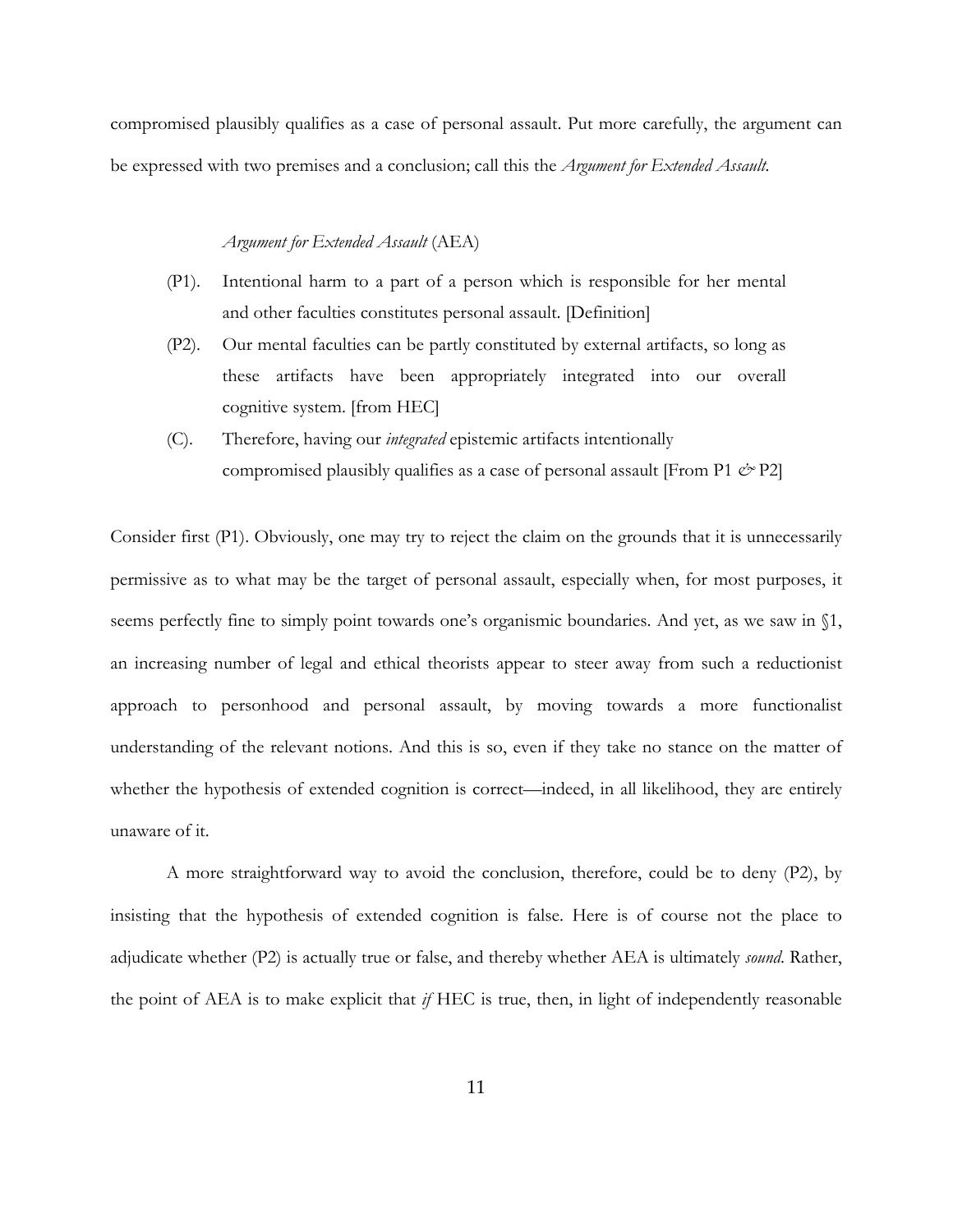and widely embraced assumptions about what personal assault involves, our ethical and legal theorizing and practice should be prepared to include intentional damage of appropriately integrated gadgets *within* the category of personal assault—not outside of it.

Moreover, the conditions that our preferred version of HEC specifies may not be so rare to satisfy. On the view we have offered, artifacts are part of our cognitive processing whenever the two of them interact densely on the basis of feedback loops. Of course, whether such biotechnologically hybrid feedback loops will occur rarely or frequently will depend on opportunity conditions such as the availability of appropriate technology and social norms. For example, during the comparatively technologically unsophisticated  $17<sup>th</sup>$  century, such dense feedback loops were exceedingly rare, perhaps realized in very atypical cases in which an individual would (in a socially unconventional manner) carry around an unwieldy quill, ink and paper for default information storage and retrieval, using it as a sort of prototypical extended memory.<sup>21</sup> Technological progress has of course shifted dramatically the *opportunity conditions* for such dense interactions. Correspondingly, the related shift to the social norms associated with cognitive offloading technology (e.g., Lynch 2016) has continued to 'normalize' the heavy use of external artifacts for carrying out cognitive tasks that were so far executed in a primarily intracranial fashion. For example, dense feedback loops between organismic and technological information-processing are now generated on a day-to-day basis, in entirely normal circumstances, with iPhones, tablets, Google Glasses, smart watches, etc. If we also factor in the simple observation that none of these possibilities for cognitive offloading was prevalent or normal even as recently as 10 years ago, then the effect of extrapolation gets even stronger.

And it is not only that there are *more* possibilities for generating mutually interacting biotechnological hybrids as time goes by. Technological progress also allows them to become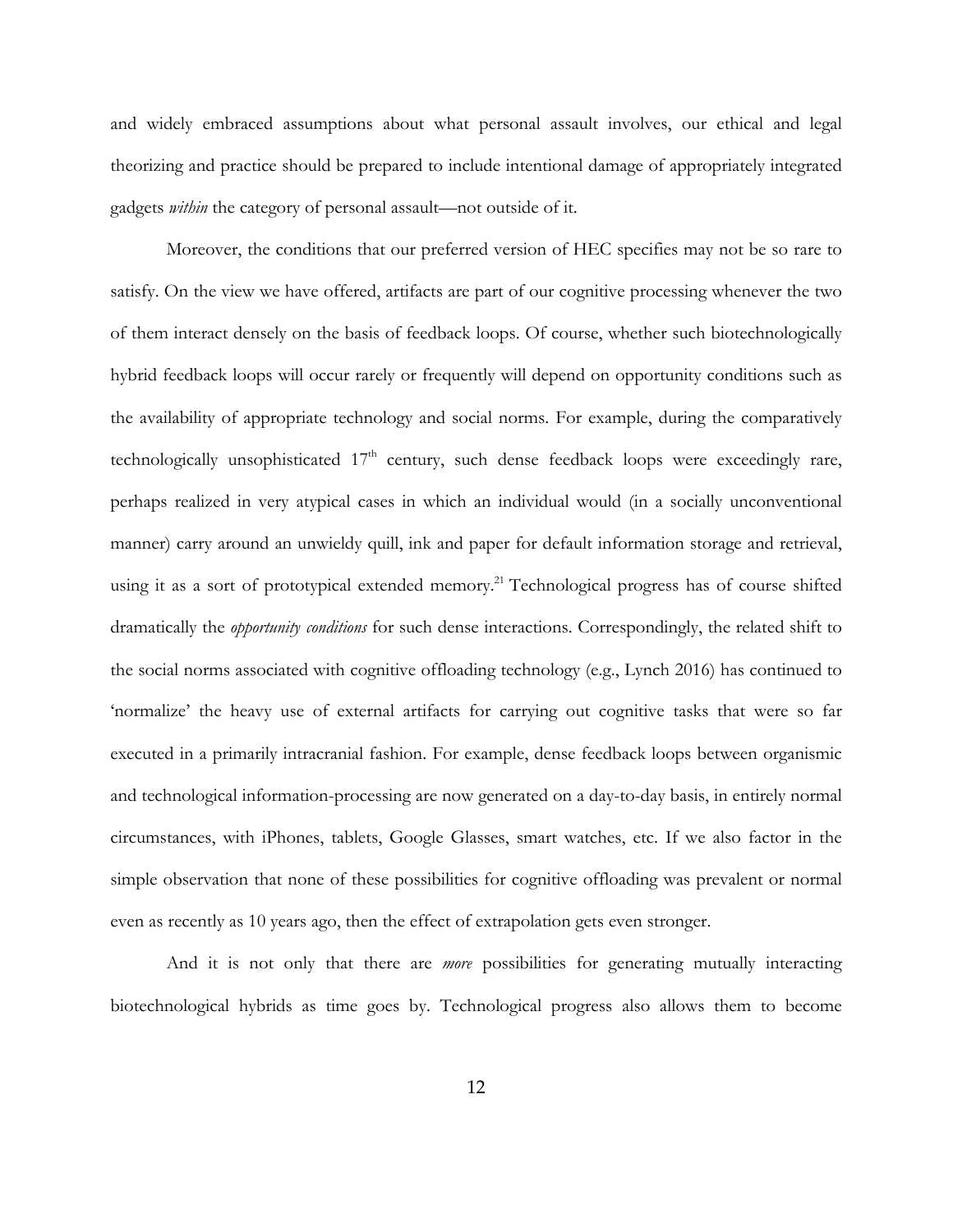increasingly *subtler* and more *intimate*. Our gadgets are becoming physically and visibly smaller and more discreet. On the basis of well-documented technological trending, it is really just a matter of time before the majority of the cognitive extension gadgetry we use will be by and large seamless and perceptually 'invisible.'22 A striking example for consideration here is Google's future plans beyond Google Glass, which include the Google 'smart lens' project. The aim is to market 'smart' contact eye lenses with tiny wireless chips inside, and with a wireless antenna thinner than a human hair.

So, if HEC is true, then not only will there be some cases of extended cognition, but there will be *increasingly more* instances of extended cognition being realized in the world and, eventually, increasingly more instances in which—in real-life settings—our *integrated* epistemic artifacts might be intentionally compromised.

## **4. Two Case Studies**

In some respects, legal thinking is catching up with cognitive science. In others ways, there is important room for improvement. Let's begin with a bit of optimism, though not yet in the arena of assault, *per se*. Consider the 2014 landmark U.S. Supreme court ruling in *Riley v. California.* <sup>23</sup> The background is that David Riley, a U.S. citizen of California, was stopped for a routine traffic violation, but was charged with weapon charges after a police officer searching Riley incident to the arrest had seized Riley's cell phone and found incriminating evidence on it. Riley had moved to suppress all evidence that the police had obtained from his cell phone, however, the trial court denied the motion, and Riley was convicted. The California Court of Appeal affirmed the lower court's ruling.

Nevertheless, in June 2014, the U.S. Supreme Court unanimously *overturned* the conviction upheld by the California Court of Appeals. Riley's original conviction was based on a legal precedent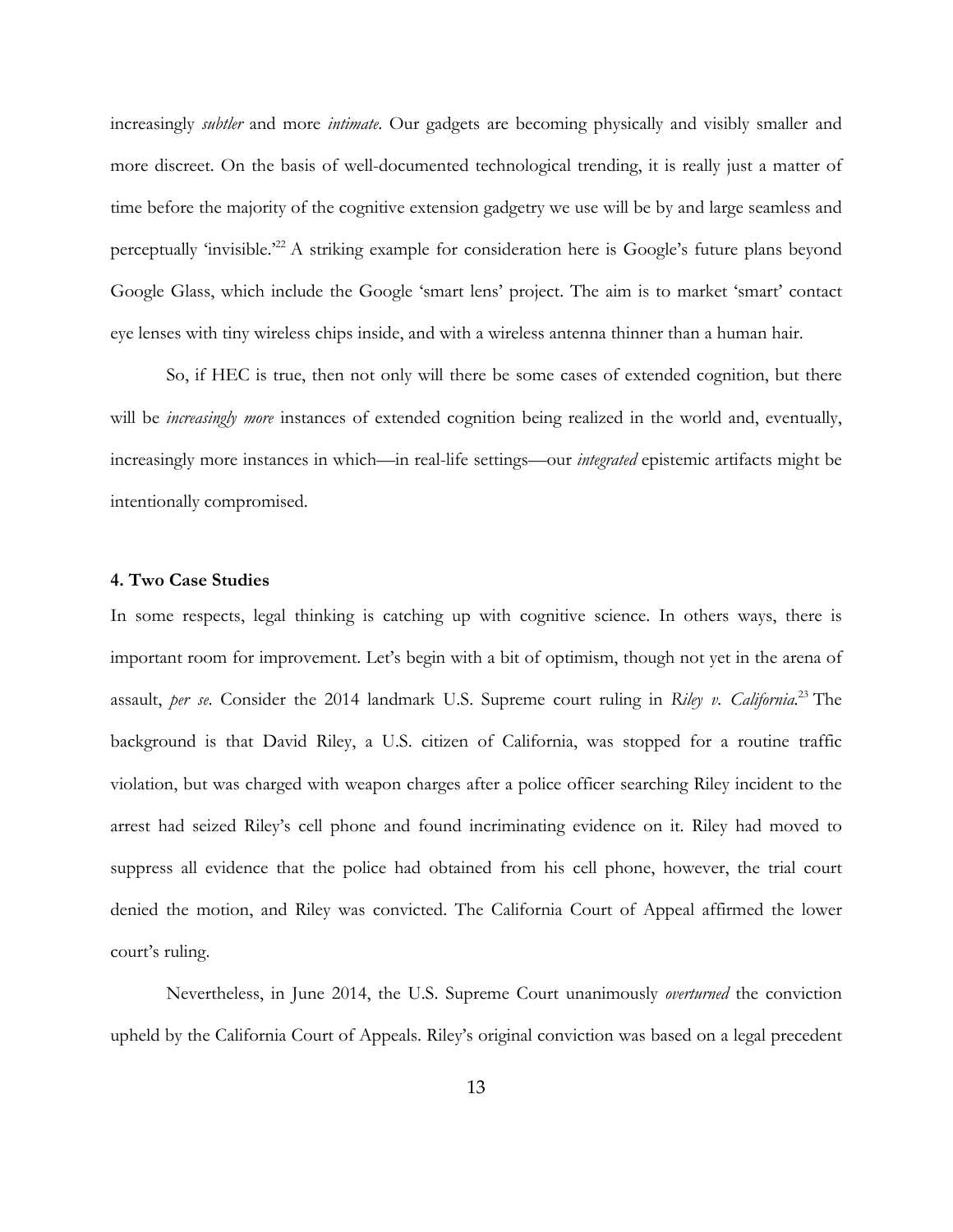called *search incident to arrest* (SITA). 24 SITA permits arresting police officers to perform, without a warrant, search of an arrested person's physical area, which is defined as the area within the person's physical control.25 SITA, of course, does not permit a warrantless search of an *individual*'s physical interior (i.e., an investigation of the contents of one's leg, arm, or brain) nor any transgression into her private thoughts (i.e., a mandatory lie detector test, in this circumstance, would be unconstitutional), even though it *does* permit a warrantless search of the actual physical items in the arrested individual's pockets or of anything he/she may have immediate access to.

Of course, with respect to material constitution, it is natural to treat a cell phone as just another part of the arrested person's 'physical area', as on a par (for the relevance of SITA) with pens, keys and such. However, in Chief Justice John Roberts' written opinion of the Court, he argued that cell phones should be treated very differently in the context of such warrantless searches. His reasoning is interesting and, though Roberts hardly embraces the extended cognition approach in the philosophy of cognitive science explicitly, his remarks in delivering the Court's opinion betray some clear sympathy. Roberts writes:

'[…] modern cell phones . . . are now such a pervasive and insistent part of daily life that the proverbial visitor from Mars might conclude they were an important *feature of human anatomy*'. 26

Strikingly, Roberts' assessment here is more or less the same point Clark (2010) makes when defending certain kinds of extended memory, by pointing out the functional similarities between biological parts and well-integrated, technological parts.<sup>27</sup> A Martian's silicon-based memory system may be made out of different materials (compared to an earthling's memory system) but it would still count as a memory system because it is functionally equivalent to what we, on earth, call a memory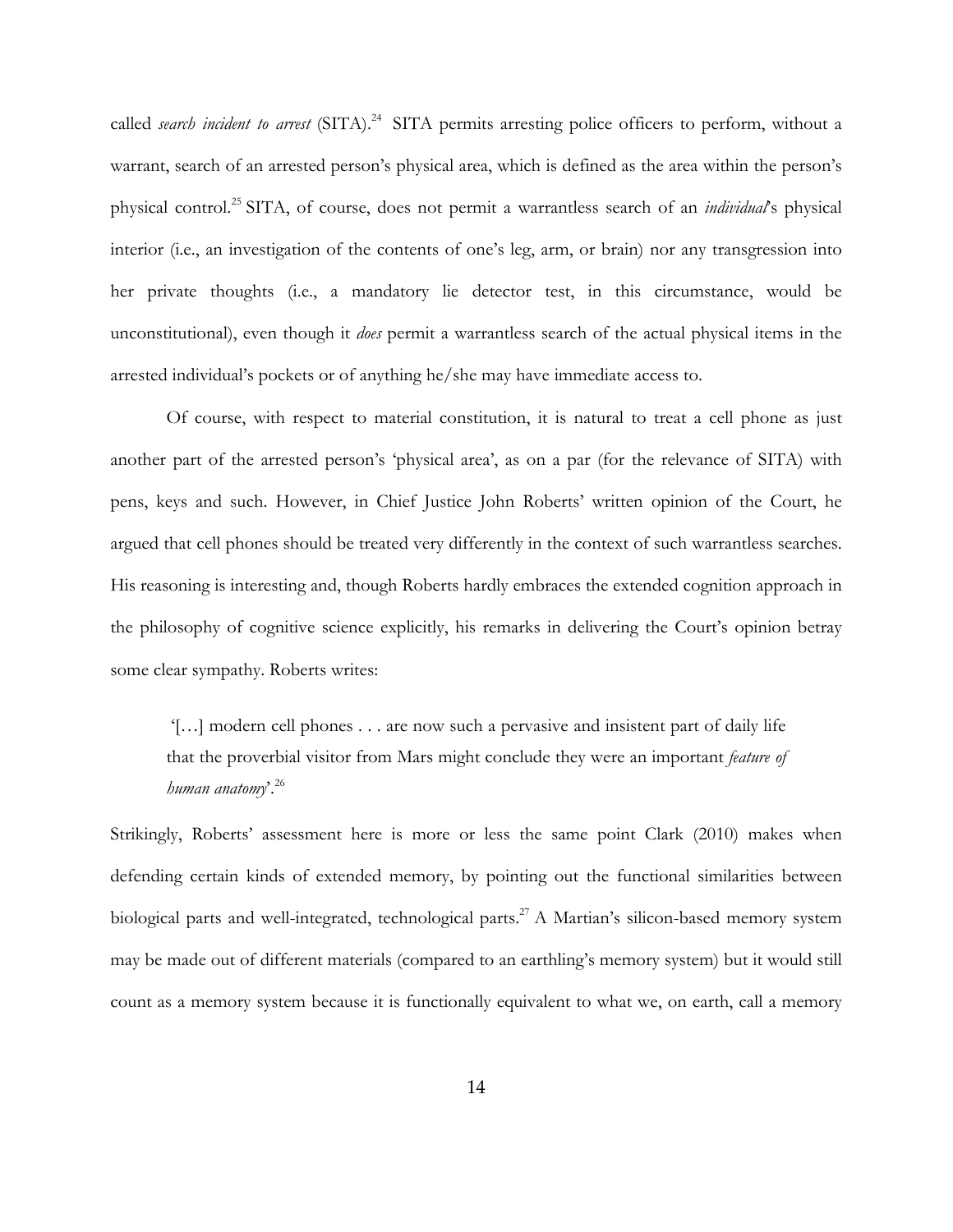system. But if an earthling had a smartphone that was made out of the same stuff that the Martian's memory system is made out of and also provided its owner with the same functionality that is provided by both the Martian's and the earthling's biological memory systems, then on what grounds would we deny that the smartphone is part of the earthling's memory system?

Apparently, thinking along similar lines and in lack of a convincing response, Supreme Court Justice Samuel Alito, in his concurring opinion, noted that the changing nature of cell phones' functions and the way we interact with them demands a rethinking of the bounds of SITA; as he put it, modern cell phones now afford an individual an ability to store information 'that no person would ever [sic. previously] have had on his person in hard-copy form.' Of course, what goes for cell phones in this case should go, *mutatis mutandis*, for similar gadgets, including smart watches, Google Glasses, and in the near future, even Google contact lenses.

To reiterate, *Riley vs. California* is not a case which establishes (or even purports to establish) that harming an individual's gadgets is a form of personal assault. There is unsurprisingly no such legal precedent, yet. Instead, we register *Riley vs. California* as a landmark case that features an important shift in legal thinking concerning the technology we densely interact with. And this, we think, is a shift in the right direction: Verdicts like *Riley vs. California* are important precursors to what we suspect will be a future recognition of the kind of extended assault that (as we argued in §3) is implied by HEC.

A second case we want to consider shows why a more dramatic shift in thinking is required to accommodate what are—by the lights of HEC—real life extended cognizers. The example we think is most suggestive on this score involves Neil Harbisson, a British artist and cyborg activist who was born with achromatopsia, a condition which left him able to see only monochromatically.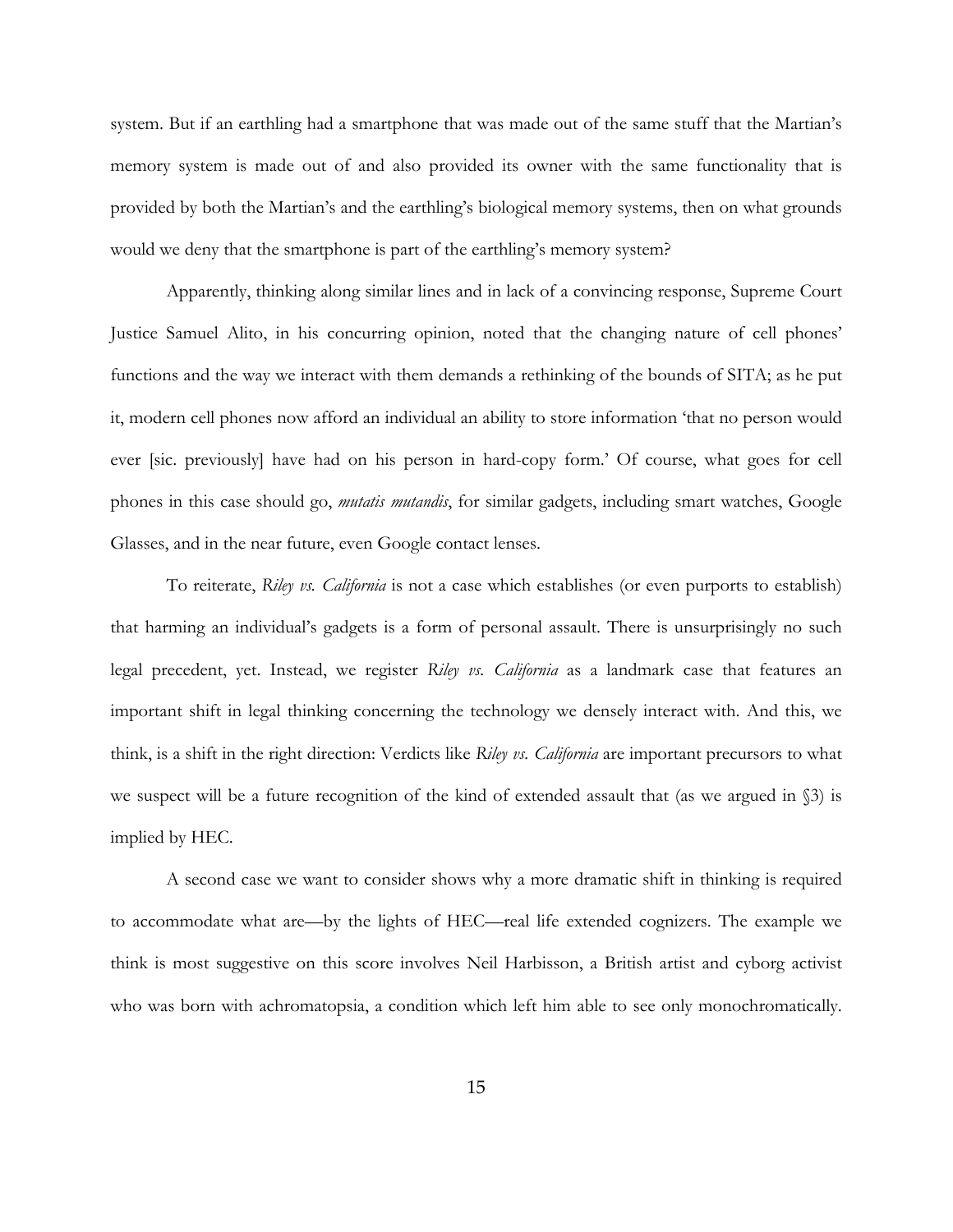Despite being born with this condition, colours are no longer imperceptible to him. Harbisson, for the past 10 years, has been able to *hear* colours, thanks to his 'eyeborg', a device which is osseointigrated inside his skull, specifically his occipital bone, and which converts for Neil visible colours into soundwaves. <sup>28</sup> He now has a favourite colour: aubergine.

As Harbisson writes:

I started using it 24 hours a day, carrying it around in a backpack and feeling that the cybernetic device, the eyeborg, and my organism were completely connected. I haven't taken it off my head since 2004, except to change the equipment when it breaks<sup>29</sup>.

Interestingly, in 2004 and after some months of initial difficulty, Harbisson's integration of the eyeborg was instrumental in successfully persuading the UK Passport Agency to allow him to include the eyeborg in his passport photo. The passport agency initially insisted he must remove it for the official photo in the same way one is required to remove an electronic device, or a hat, from one's head. However, Harbisson's argument for its inclusion in the photo was, in short, that the eyeborg was a *part of his body*, not something extra to it—an argument that was supported by his doctor and others with letters to the passport agency.<sup>30</sup> Harbisson's self-perspective was that 'he became a cyborg when the union between his organism and his antenna created a new sense.<sup>31</sup>

The wider legal situation for Harbisson has been more complicated, however. In 2012, police approached Harbisson at a demonstration (believing that he was using his eyeborg to film them), and in the process, tried to pull the device off his head. Now suppose that, in the process, Neil's eyeborg was damaged and, as a result of this, his auditory-colour spectrum was confusingly inverted.<sup>32</sup> Also suppose that all that was actually damaged in the scuffle was just the eyeborg device, leaving his biological body entirely untouched. Now, with the above in mind, would you say that we should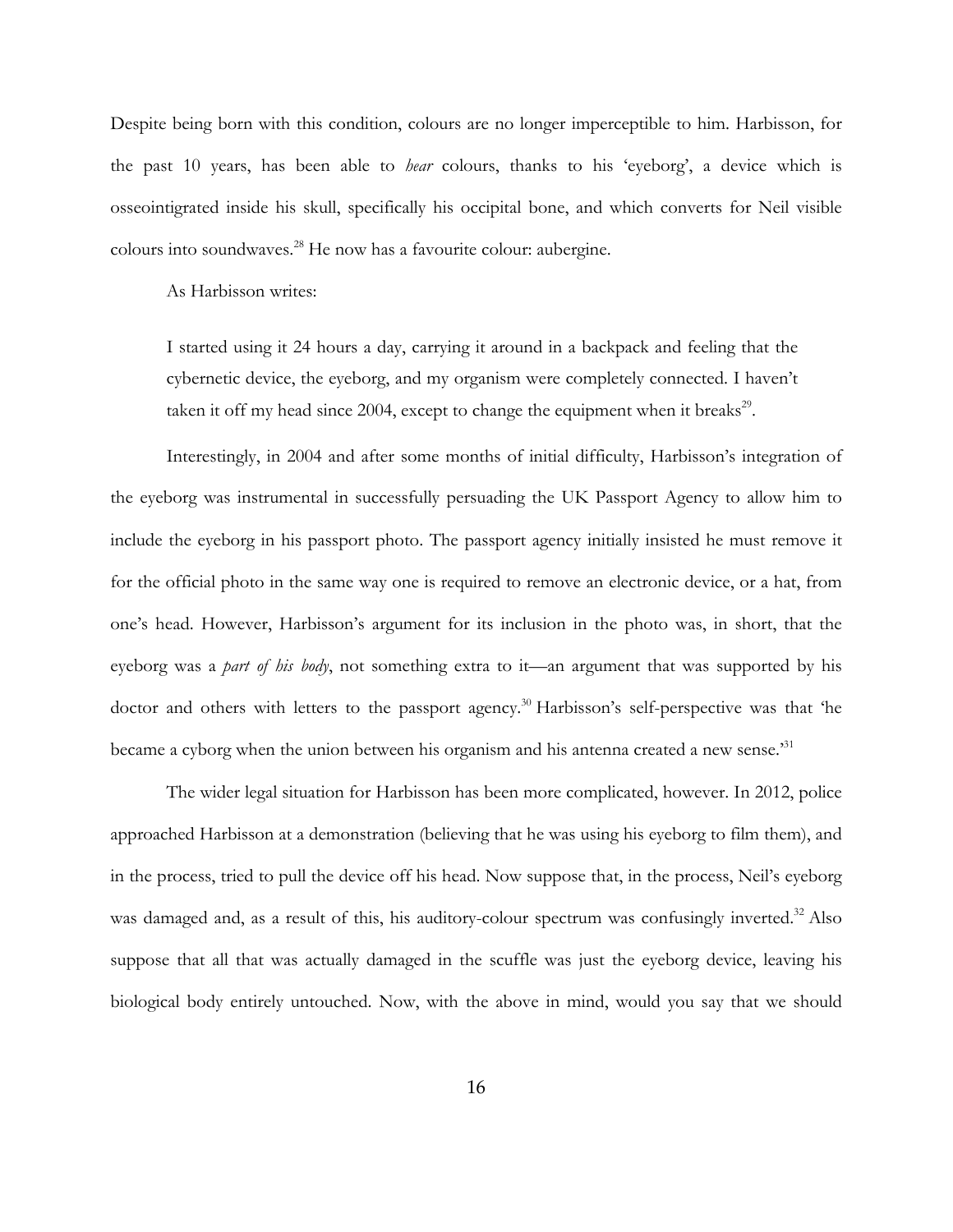regard Neil as having been personally *assaulted*, or should the inversion of his colour spectrum via intentional harm to the eyeborg be understood along the lines of mere property damage?

We contend that an interpretation of personal assault along the lines of HEC generates the more intuitive answer. It's not hard to see how compromising Harbisson's eyeborg in such a way would be, in all relevant respects, the same *kind* of harm an individual with otherwise perfectly healthy eyesight would incur, were her colour spectrum confusingly manipulated against her will. Put another way, were Harbisson's eyeborg to have been intentionally corrupted, an assessment of this offense as anything other than personal assault would seem to betray a kind of unprincipled 'bioprejudice', where a disproportionate weight is given to the physical constitution, of the material realisers of one's faculties, over their functional role. After all, the passport agency had already recognized his eyeborg as part of his body, and this is clearly a part of his extended body "responsible for his mental and other faculties."

We compare *Riley vs. California* and the case of Neil Harbisson because the former shows how legal thinking might be moving in the direction of the conclusion of AEA and the latter shows that *failure* to embrace its conclusion would seem to generate an unwanted bio-chauvinistic legal and ethical prejudice.

#### **5. Discussion**

But what is it exactly that we are proposing for consideration? How could a jury plausibly decide that a case of compromising one's gadget counts as a case of personal assault? One way to make this clear is to think about the following case. Subject 1 and Subject 2 have both downloaded and installed an application that turns out to contain some malware that was intentionally planted by a hacker. In result, both laptop operations are fatally disrupted. The only difference is that Subject's 1 laptop is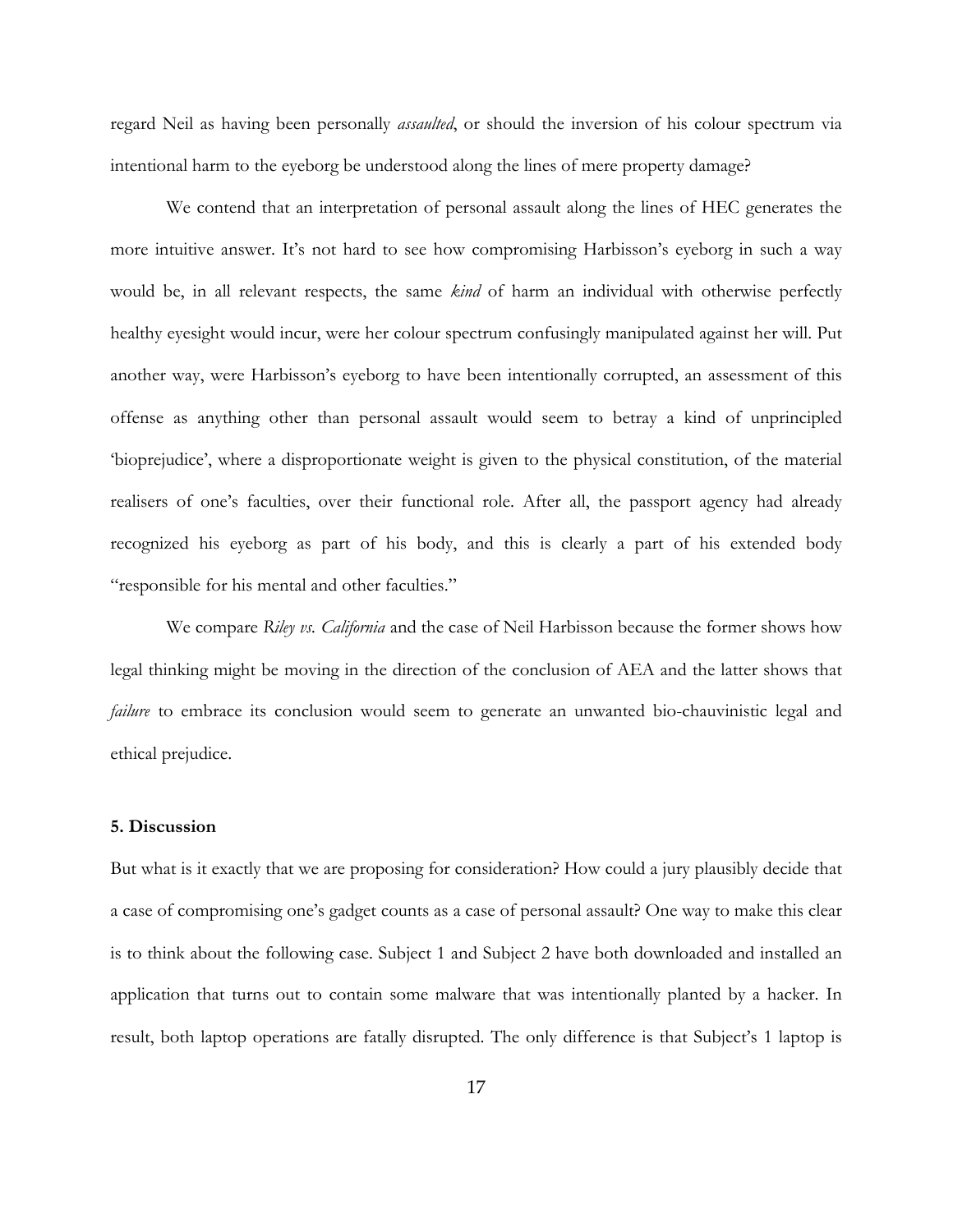brand new—in fact the infected application was one of the very first to be installed—whereas Subject 2 has had his laptop for a couple of years now. During this time, subject 2 has moved the computer's default and customized folders around, has set up shortcuts, mousepad preferences, push-on notifications, he has changed the way folders are ordered, the places where files are automatically stored, he has set up default programmes for opening a number of different files, he has installed an anti-virus programme and configured the preferences, he has set-up ad-blocker exemptions and so on. In this way, subject 2, unlike subject 1, has spent a significant amount of time—perhaps significantly more time than he takes to go to the gym, meditate or see his counselor—in order to tailor his laptop in a way that allows him to fluently carry out the cognitive tasks that he habitually performs on its basis—many of which plausibly constitute the kind of person that he is. In other words, Subject 2—unlike subject 1—has set up all these small details that allow him to mutually interact with his laptop in a continuous and fluent way, which—by the lights of HEC—is a clear indication that the two systems constitute an extended cognitive system. Accordingly, if AEA goes through to its conclusion, the result is that subject 2—unlike subject 1—is the victim of (extended) personal assault, because the damaged laptop does not constitute mere property for him, but is part of the cognitive machinery that makes up the kind of person that he is.

In other words, the suggestion is this: Just as in the case of cognitive extension so in the case of (extended) personal assault, whenever an individual's mental powers and faculties rely for their operation on continuous mutual interactions between some of the individual's organismic faculties and some artifact of hers, we have sufficient indication that the relevant person—and her legal and ethical rights against personal assault—should be extended to include the involved artifacts.<sup>33</sup>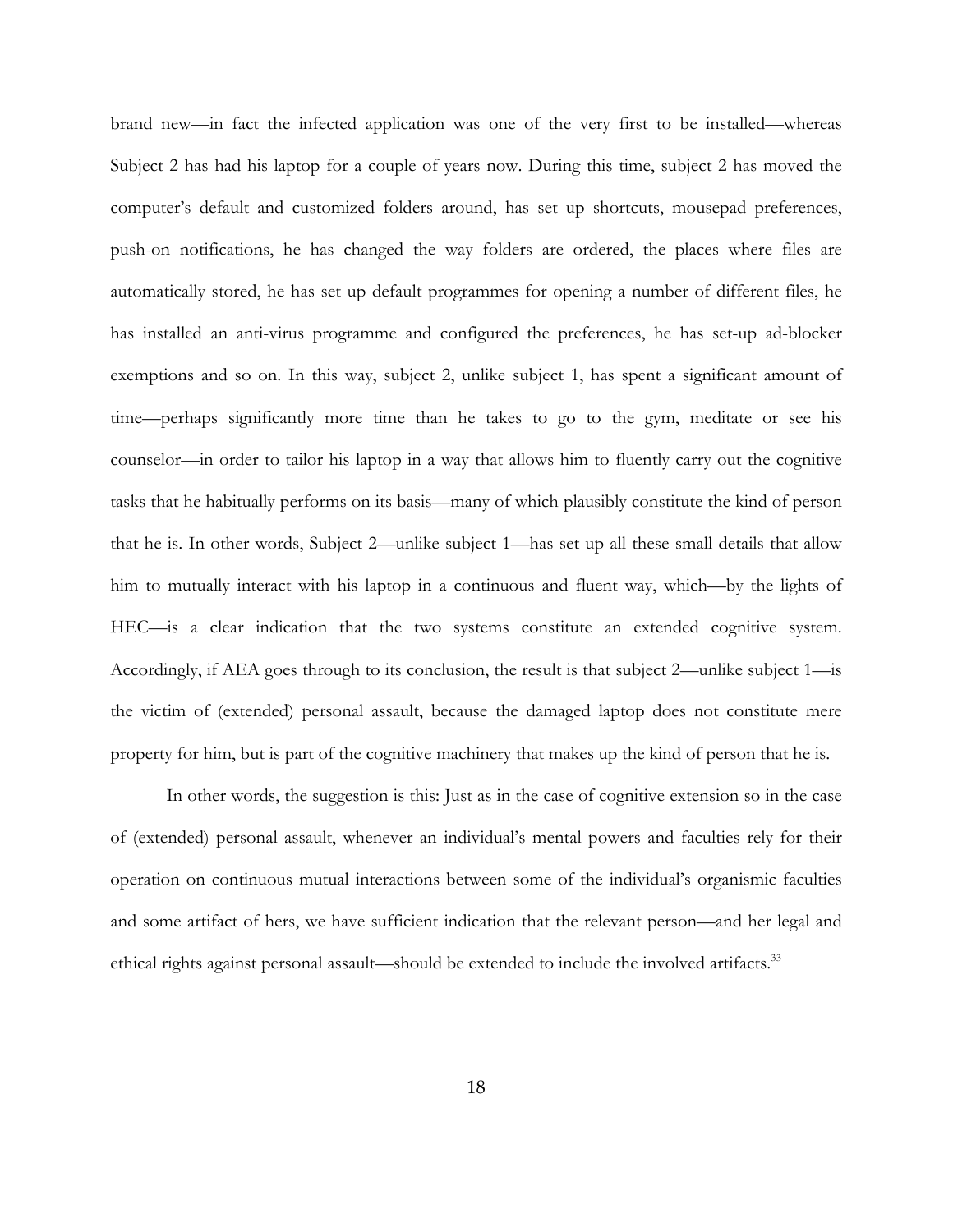An anticipated objection to this approach is to point out that the involved artifacts are not really parts of one's person, because, unlike real body parts, they can be easily replaced by brand new ones. Initially this may be a tempting response, but it is one that is ultimately bound to fail. If anything, it has the somewhat disconcerting—to say the least—implication that once bionic limbs become as functionally successful as real limbs, then serious and intentional bodily injury—one that could potentially lead to amputation—would be downgraded from counting as personal assault to counting as mere damage of personal property.

Of course, it is possible to further insist on the difference between organismic body parts and external artifacts, by noting that biological body parts, unlike electronic devices, are not mere hardware that runs on some behavior-guiding digital software that can be easily stored on the cloud any time we like. Biological body parts also have a number of *analogue* features (like muscle memory) whose dynamic status *continuously* feeds back to one's physiological, peripheral and central nervous system. Such analogue features, however, could not be backed up or replicated as easily as the state of your laptop's operating system. This is a very interesting objection, a reply to which can reveal a number of instructive observations.

First off, even though most contemporary information-processing artifacts operate mainly on the basis of their digital features—with the parameters of their analogue features remaining static and entirely unaffected throughout the operation of the software—this is far from a necessary feature of technology, and it is most likely bound to change. Just like our body parts, so the functionality of future technologies is not going to depend merely on the basis of a set of digital rules inscribed, say, on the motherboard of the relevant technological machinery, but instead on the *dynamic interplay* between these digital instructions, the artifact's continuously responsive and highly malleable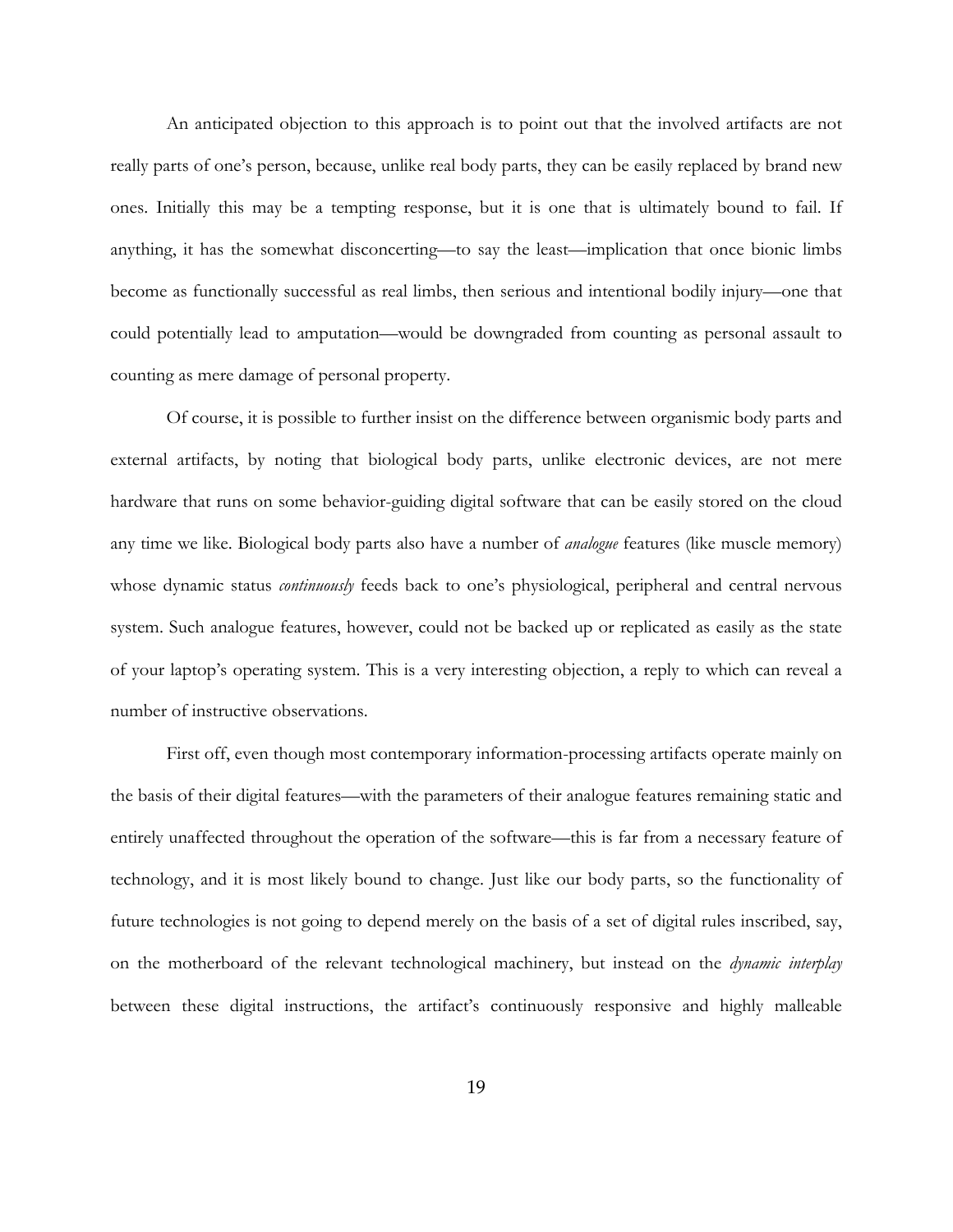analogue features and the physiological and neurological functions of the whole organism. In result, in the near future, restoring the functionality of one's damaged but previously highly personalized equipment is not going to be possible simply by replacing it with the default hardware equipment and returning the underlying software to the state it was in before it was damaged. The new hardware will also have to be restored to the analogue—and highly idiosyncratic to its user—state it was in before the assault. But while an artifact's digital state might be easy to replicate, it is very likely that this is not going to be the case with respect to its analogue nature, mainly for practical reasons concerning the originating factory's production line. Indeed, it is highly unlikely that factories could physically tailor their products to match the needs of their customers individually. What is more likely is that they would make their products plastic enough so that each user could extensively calibrate them to match their own needs.

Moreover, while the above pertain exclusively to the status of the external artifacts, we must not forget that the equation also includes the brain and body of the organismic agent. The appropriate integration of any piece of equipment most certainly involves a number of changes to one's physical body, with the most important being no other than the rewiring of one's own brain so that it can fluently interact with the external equipment. Therefore, the treatment of future cases of disrupted cognitive extension will require that one bring the overall (extended) system back to its previous state of mutual dynamic interaction between *all* components. Most likely, this is going to involve a form of 'technotherapy' (with cognitive rehabilitation being only a sub-component of the overall treatment) that could potentially be as long and distressing as the physiotherapies one has to undertake after an accident or operation.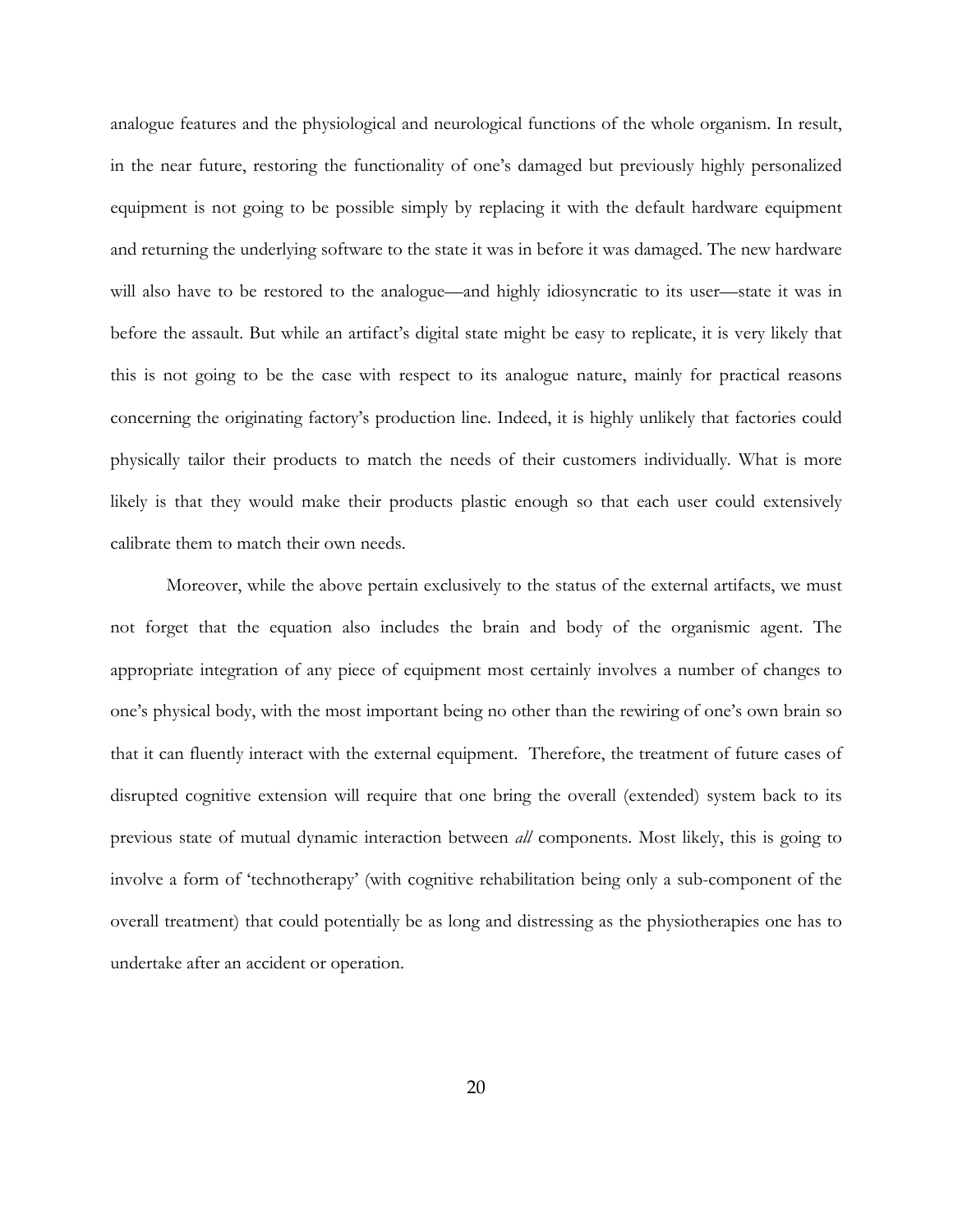Granted, as far as current technologies are concerned, reintegrating one's artifacts is not as time consuming and stressful as it might once be in the future. For the time being, most of our equipments' personalized functionalities depend merely on the underlying software, which can be easily backed up in the cloud, such that one's new laptop can, within a matter of few hours, run in the exact same way as one's old laptop. As noted in the foregoing, this is merely a contingent matter of fact that is most likely going to change in the near future, but what are the lessons we can draw from it for the current state of play?

It is not difficult to imagine that the opponent of the argument for extended assault is going to take advantage of this contingency by claiming that, for the time being, damaging one's hardware equipment cannot possibly count as a case of personal assault, simply because its hardware can be replaced and its software easily backed up. While this is true, it does not really speak to the heart of the matter we are here concerned with, but simply transfers the problematic from the hardware to the online world. For while our hardware equipment is an easily replaceable—at least for the time being—supervenience base that supports our operating systems, the state of these software operating systems is crucial for the appropriate, cognitive integration of our technological equipment. In cases where it is possible to back up one's software online—and note that this is not *always* possible—we might indeed be able to stop worrying about whether extended personal assault could apply to one's hardware equipment. This is not so, however, with respect to cyber attacks against our online personal accounts—like one's Google or Apple account—and against the back-up of our operating systems and information on the cloud.

Even if—for the time being—we may stop worrying about whether damage of one's hardware should constitute a case of personal assault, it seems that it is not easy to employ as lenient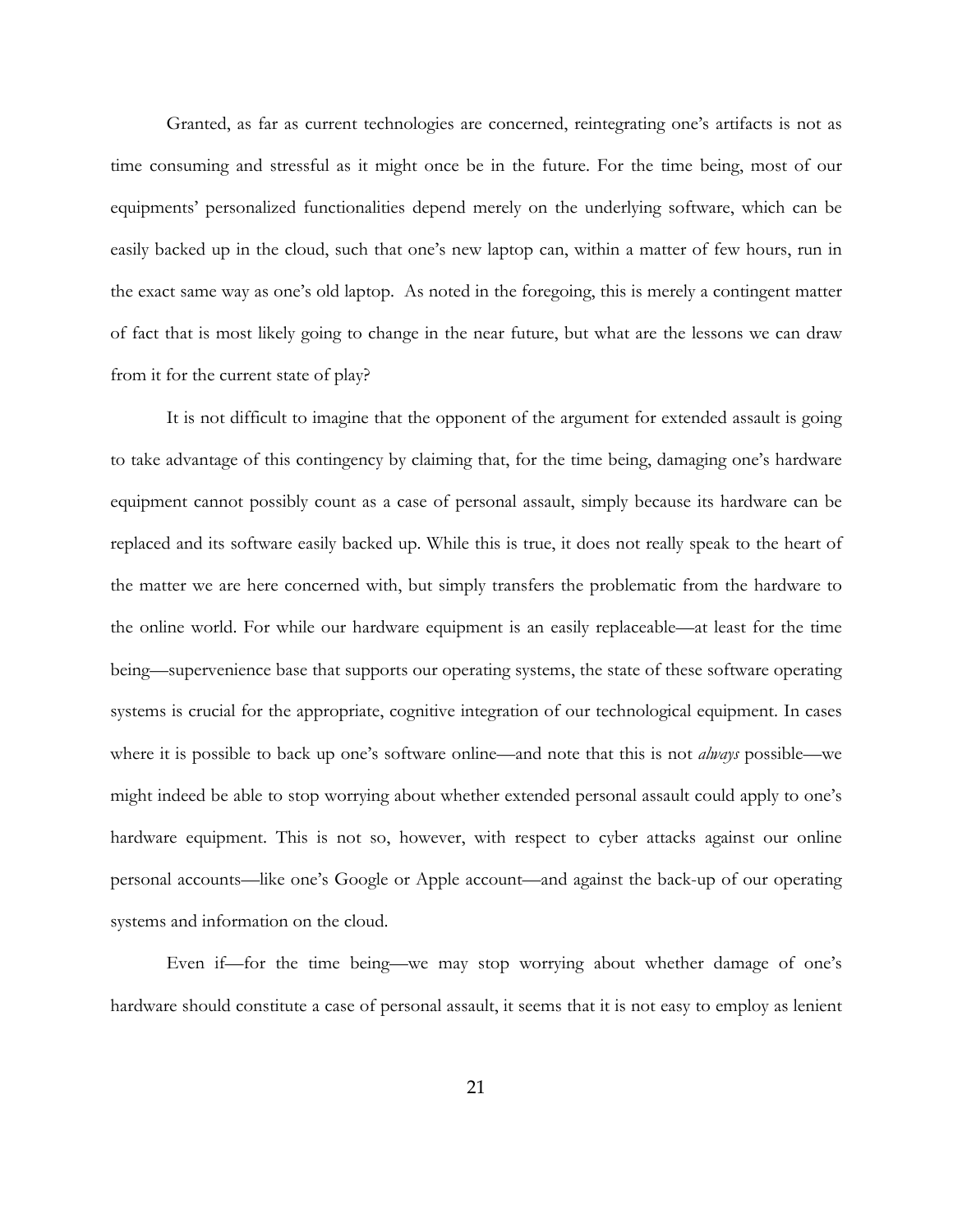an approach towards cyber-attacks against our online accounts and cloud back-ups. And this should not be of concern only to hackers but also major companies such as Google, Microsoft and Apple. For if our cloud accounts are part of who we are, then we should also expect such companies to be legally bound and responsible toward their users in ways that have, perhaps, so far been significantly underestimated.<sup>34</sup>

As the recent case between Apple and the F.B.I. demonstrates, some of these companies (e.g., Apple, Google, Whatsapp, Twitter, etc.) appear to be sensitive to this sort of responsibility and they seem willing to protect their user's privacy and safety against cyber attacks even on the face of potentially serious legal costs. The good news is that, according to the above considerations, such companies may now have one more argument to offer against the F.B.I. and White House's demands: Assuming that the Argument for Extended Assault is correct, then, by hacking its own operating system, Apple won't only expose its users to potentially having their personal property damaged, but it will also make them subject to the far greater risk of being personally assaulted by anyone who might get hold of the controversial key.<sup>35</sup>

Of course, to return to an observation we made earlier, whether one's intuitions are going to align with such a conclusion—and, more generally, with the conclusion of the Argument for Extended Assault—depends on the extent to which technology has already penetrated one's everyday life. Nevertheless, before we allow ourselves to draw any conclusions based on our own, personal and thereby limited experience, it is perhaps also worth considering that, sometimes, integrated technology can play a *central* role in the well-being of some people who *couldn't possibly survive* without it.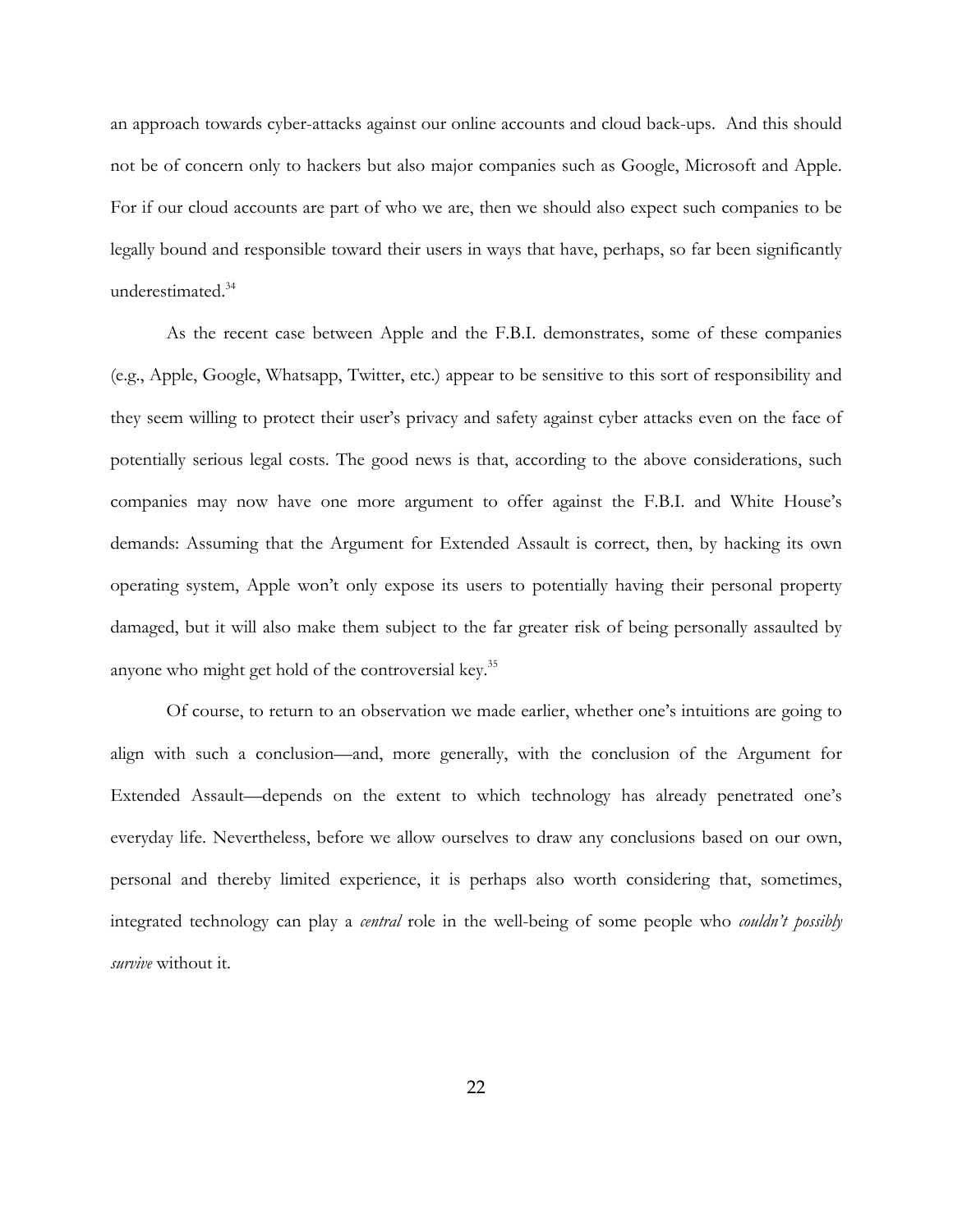While everyone may agree that having our smartphones or laptops severely compromised might feel like a great (personal) loss, to most of us it is still a kind of loss that, given enough time, effort and resources, we can hope to get past without worrying that our well-being is going to be severely threatened in the process. Nevertheless, as films such as *Still Alice* have recently brought to popular attention, there is a part of the population for which technology plays a central and largely irreplaceable role. There are numerous stories of people who, after having suffered irreversible brain damage or being the victims of dementia,<sup>36</sup> use their smartphones and social media accounts as substitutes for their long and short term memories—a fact that is clearly mirrored by the emergence of an increasing number of applications designed to help such patients.<sup>37</sup> For them, their integrated technology really is a central aspect of who they are and what they can do, supporting their personal autonomy to an extent that few, if any, of us can fully appreciate.<sup>38</sup>

#### **6. Concluding Remarks**

Contrary to what the above dialectics may suggest, we would like to close by pointing to a moderate direction. Our aim has not been to suggest that accepting the Argument for Extended Assault *should* be the way forward. Rather, this paper is an attempt to demonstrate that, given (1) current legal as well as normative ethical theorizing, (2) recent advances within cognitive science and (3) the rapidly growing and penetrating use of technologies, the idea of extended personal assault is at least worthy of serious consideration. This is admittedly an early idea that more needs to be said in its defense. Nevertheless, we hope to have here demonstrated that making a case for it *is* possible. This is a possibility, which even if it turned out to be wrong, would still require a thorough understanding of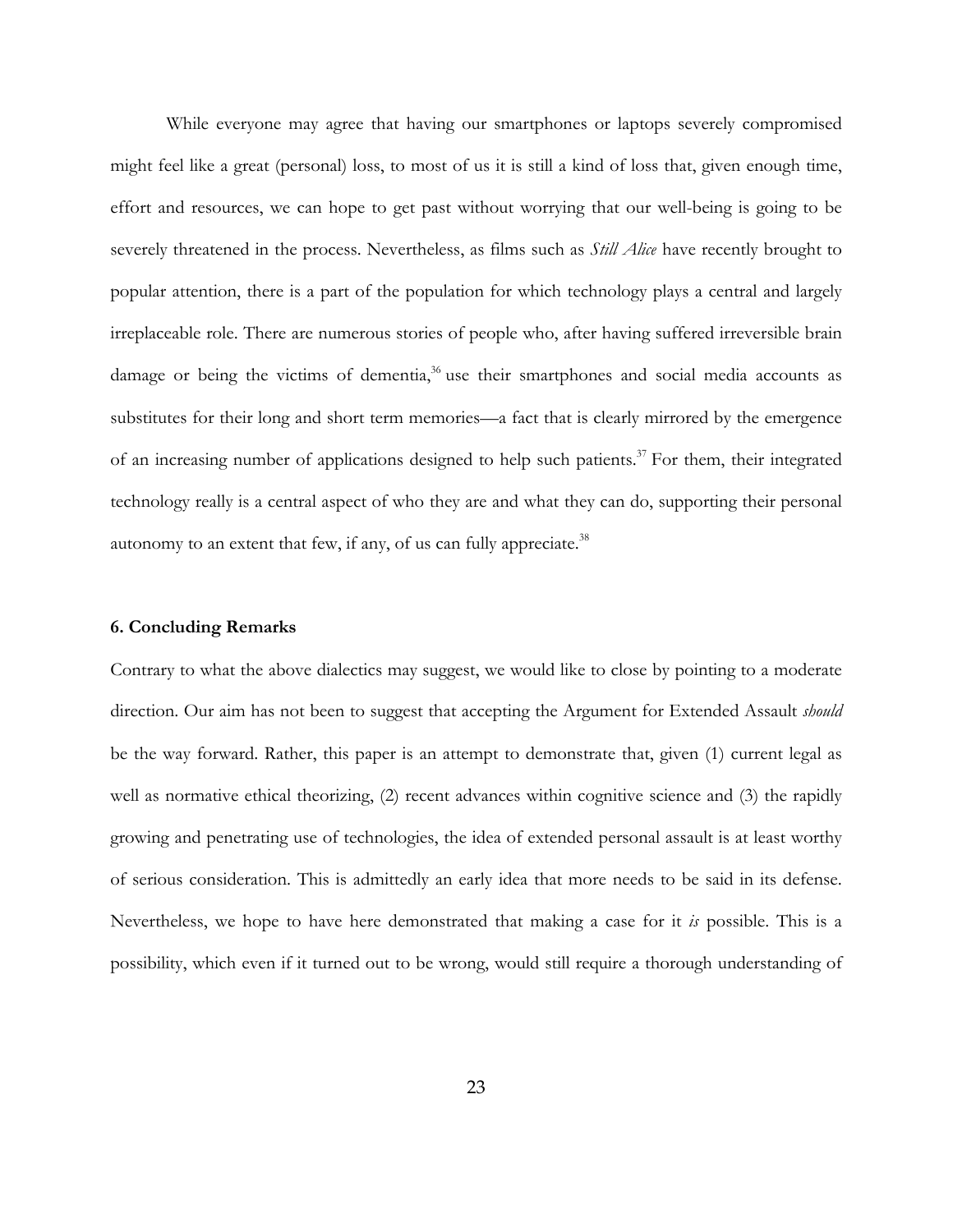its motivation and rationale. Especially when the exponential progress of technology is about to enter its steep curve.<sup>39</sup>

## **References**

- Adams, F. *&* Aizawa, K. (2001). 'The Bounds of Cognition'. *Philosophical Psychology* 14 (1): 43–64. ⎯⎯ (2008). *The Bounds of Cognition*. John Wiley & Sons.
- (2010). 'The Value of Cognitivism in Thinking about Extended Cognition'. Christman, J. (2015). 'Autonomy in Moral and Political Philosophy', in *The Stanford Encyclopedia of Philosophy*, edited by Edward N. Zalta.
- Baker*,* L.R. (2000). *Persons and Bodies.* Cambridge: Cambridge University Press.
- Block, N. (1980). Troubles With Functionalism, *Readings in the Philosophy of Psychology, Volumes 1 and 2*, Cambridge, MA: Harvard University Press
- Bostrom, N., & Savulescu, J. (2009). 'Human Enhancement Ethics: The State of the Debate', Human Enhancement, (eds.) N. Bostrom  $\mathcal{O}'$  J. Savulescu, 1–22, Oxford: Oxford University Press.
- Brooks, R. (1991a). 'Intelligence without Representation', Artificial Intelligence 47, 139–59.
- —— (1991b). 'Intelligence without Reason', Proceedings of 12th International Joint Conference on Artificial Intelligence, 569–95.
- Clark, A., & Chalmers, D. (1998). The extended mind. *Ananlysis*, 58(1), 7–19.
- Clark, A. (1997). Being There: Putting Mind, Body, and World Together Again, Cambridge, MA: MIT Press.
- Clark, A. (2008). *Supersizing the Mind: Embodiment, Action, and Cognitive Extension*. Oxford: Oxford University Press.
- Clark, A. (2009). Spreading the joy? Why the machinery of consciousness is (probably) still in the head. *Mind*, *118*(472), 963-993.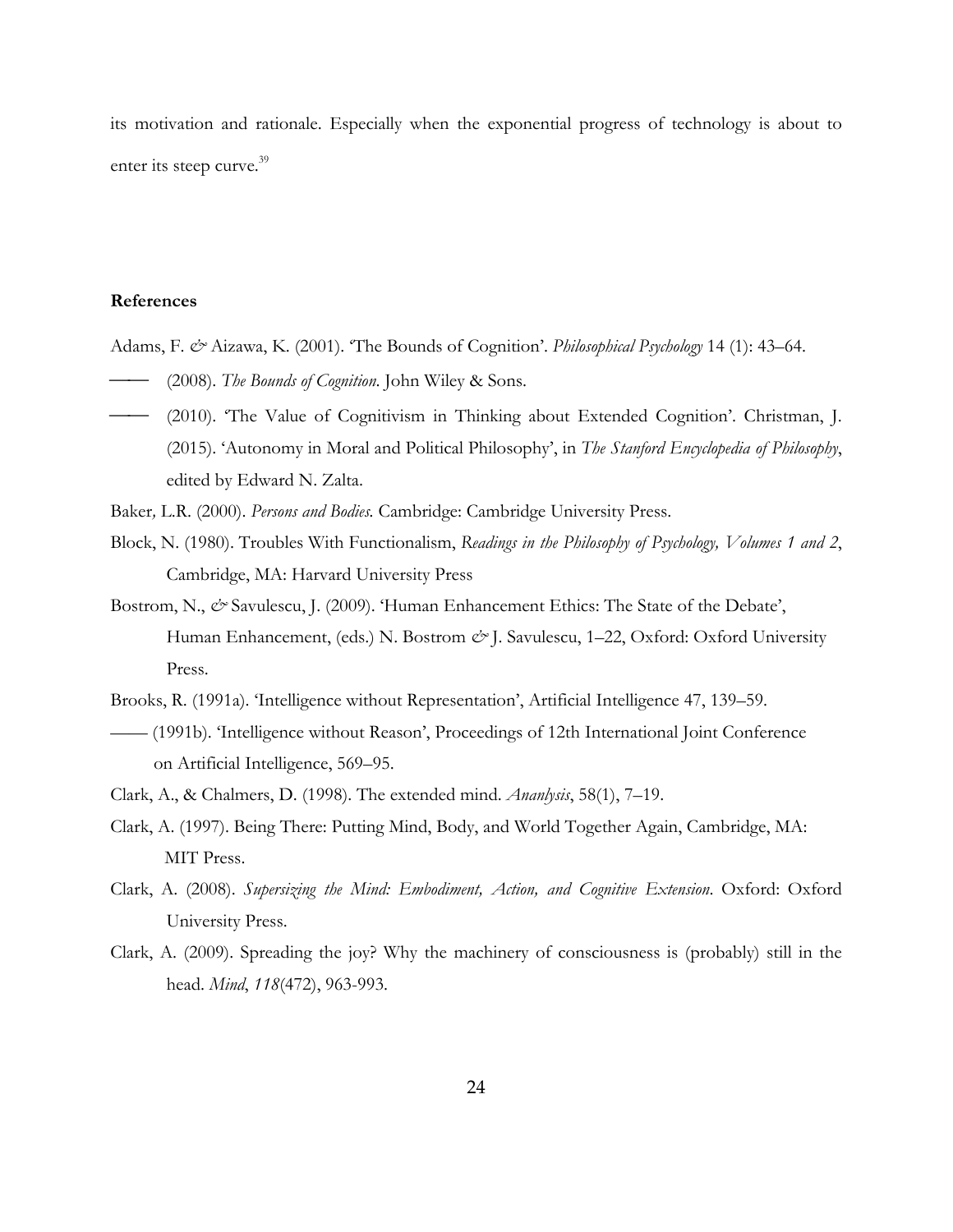- (2010). 'Memento's Revenge: The Extended Mind Extended'. In *The Extended Mind*, edited by Richard Menary, 43–66. MIT Press.
- Clark, A. *&* Chalmers, D. (1998). 'The Extended Mind'. *Analysis* 58 (1): 7–19.
- Clowes, R. W. (2012). Hybrid memory, cognitive technology and self. In*Proceedings of the 5th AISB Symposium on Computing and Philosophy* (pp. 4-13).
- Chemero, A. (2009). *Radical Embodied Cognitive Science*, Cambridge, MA: MIT Press.
- Cohen, G.A. (1995). *Self-Ownership, Freedom and Equality*. Cambridge: Cambridge Univeristy Press.
- Froese, T., Gershenson, C., & Rosenblueth, D. A. (2013). 'The Dynamically Extended Mind', available at: http://arxiv.org/abs/1305.1958.
- Gray, C.H. (1995). ed. *The Cyborg Handbook*. New York: Routledge.
- Heersmink, R. (2015a). Dimensions of integration in embedded and extended cognitive systems. *Phenomenology and the Cognitive Sciences*, *14*(3), 577-598.
- Heersmink, R. (2015b). Extended mind and cognitive enhancement: moral aspects of cognitive artifacts. *Phenomenology and the Cognitive Sciences*, 1-16.
- Heersmink, R. (2016). Distributed selves: personal identity and extended memory systems. *Synthese*, 1-17.
- Heersmink, R. (forthcoming). Distributed cognition and distributed morality: Agency, artifacts and systems. *Science and Engineering Ethics*, 1-18.
- Hoven, E., Cas, C., & Whittaker, S. (2012). Introduction to this special issue on designing for personal memories: Past, present, and future. *Human-Computer Interaction*, 27(1–2), 1–12.
- Howard-Snyder, F. (2011). 'Doing Vs. Allowing Harm', in *The Stanford Encyclopedia of Philosophy*, edited by Edward N. Zalta. Winter 2011.
- Hutchins, E. (1995). *Cognition in the wild*. Cambridge: MIT Press
- Kiverstein, J. & Farina, M. 2012. Do sensory substitution devices extend the conscious mind? In F. Paglieri (Ed) *Consciousness in interaction: the role of the natural and social context in shaping consciousness.* John Benjamins Publishing. pp.19-40.
- Levin, Janet, "Functionalism", *The Stanford Encyclopedia of Philosophy* (Fall 2013 Edition), Edward N. Zalta (ed.), URL = <http://plato.stanford.edu/archives/fall2013/entries/functionalism/>.
- Lynch, M. (2016). *The Internet of Us*. Liveri.ght Publishing Corporation, New York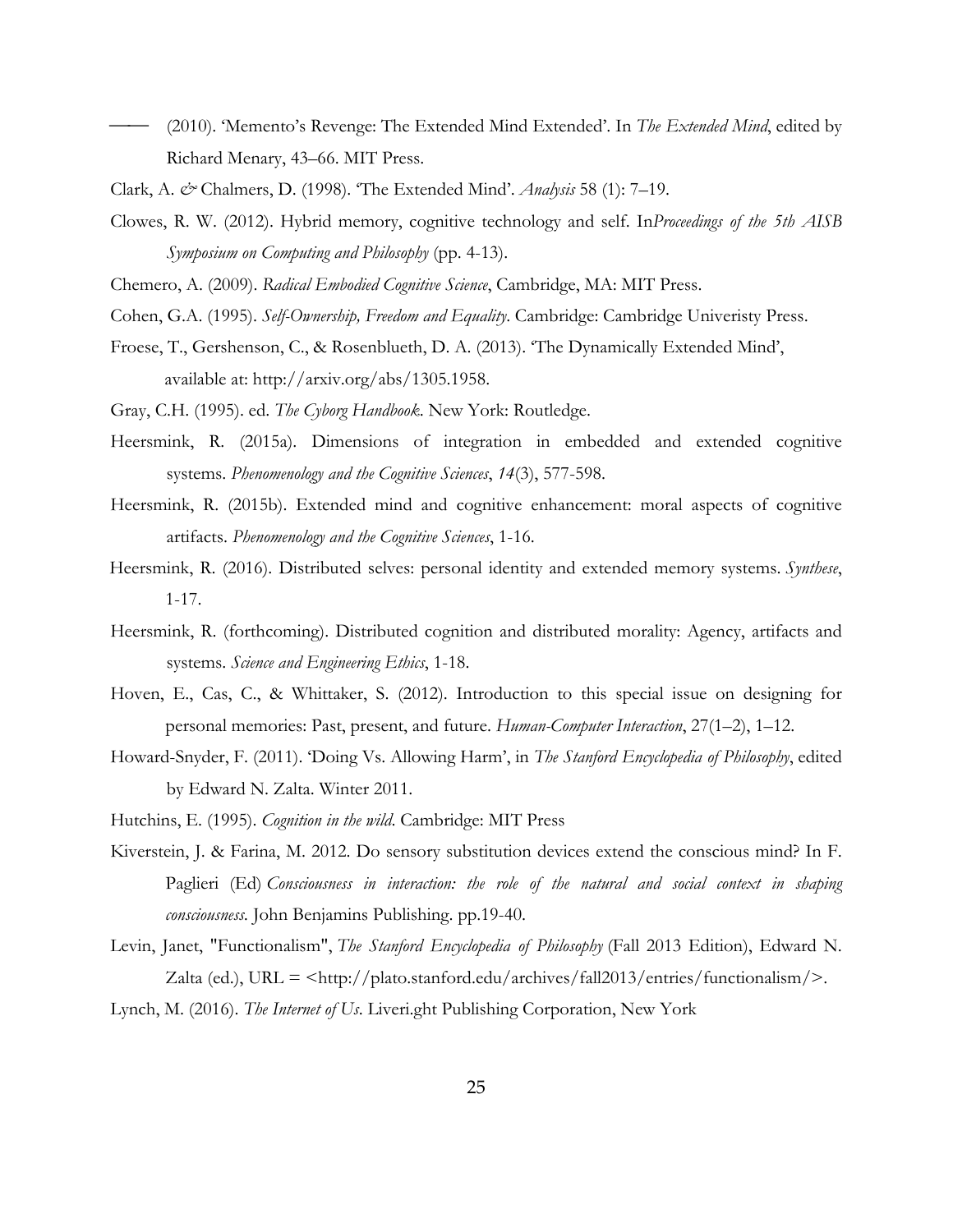- Menary, R. (2006). 'Attacking the Bounds of Cognition'. *Philosophical Psychology* 19 (3): 329–44.
- Menary, R. (2007). *Cognitive integration: Mind and cognition unbound*. Basingstoke: Palgrave McMillan.
- Miah, A. & Rich, E. (2008). *The Medicalization of Cyberspace*. London: Routledge.
- O'Hara, K., Tufflied, M.M.,&Shadbolt, N. (2008). Lifelogging: Privacy and empowerment with memoriesfor life. *Identity in the Information Society*, 1(1), 155–172.
- Palermos, S. O. (2014*a*). Loops, constitution, and cognitive extension. *Cognitive systems research*, *27*, 25- 41.
- Robb, K. (1994). *Literacy and Paideia in Ancient Greece*. Oxford: Oxford University Press, 1994.
- Rupert, D. R. (2004). 'Challenges to the Hypothesis of Extended Cognition', Journal of Philosophy 101, 389–428.
- —— (2009). Cognitive Systems and the Extended Mind, Oxford: Oxford University Press.
- Sprevak, M. 2009. "Extended cognition and functionalism", *Journal of Philosophy* 106: 503-527.
- Sutton, J. (2008). Between individual and collective memory: Coordination, interaction, distribution. *Social Research,* 75(1), 23–48.
- Sutton, J., Barnier, A., Harris, C.,&Wilson, R. (2008). A conceptual and empirical framework for the social distribution of cognition: The case of memory. *Cognitive Systems Research*, 9, 35–51.
- Taylor, C. (1991). *The Ethics of Authenticity*. Cambridge: Cambridge University Press.
- Theiner, G. (2011). Res Cogitans Extensa: A Philosophical Defense of the Extended Mind Thesis, Bern, Switzerland: Peter Lang GmbH, Europaischer Verlag der Wissenschaften.
- Theiner, G., Allen, C., & Goldstone, R. (2010). Recognizing group cognition. *Cognitive Systems Research*, 11(4), 378–395.
- Tollefsen, D., & Dale, R. (2011). 'Naturalizing Joint Action: A Process-Based Approach', *Philosophical Psychology* 25, 385–407.
- Varela, F., Thompson, E., & Rosch, E. (1991). The Embodied Mind: Cognitive Science and Human Experience, Cambridge, MA: MIT Press.
- Wegner, M., Giuliano, T., & Hertel, P. (1985). 'Cognitive Interdependence in Close Relationships', *Compatible and Incompatible Relationships*, (ed.) W. J. Ickes, 253–76, New York:

Springer-Verlag.

Weiskopf, D. 2008. "Patrolling the mind's boundaries", *Erkenntnis* 68: 265-276.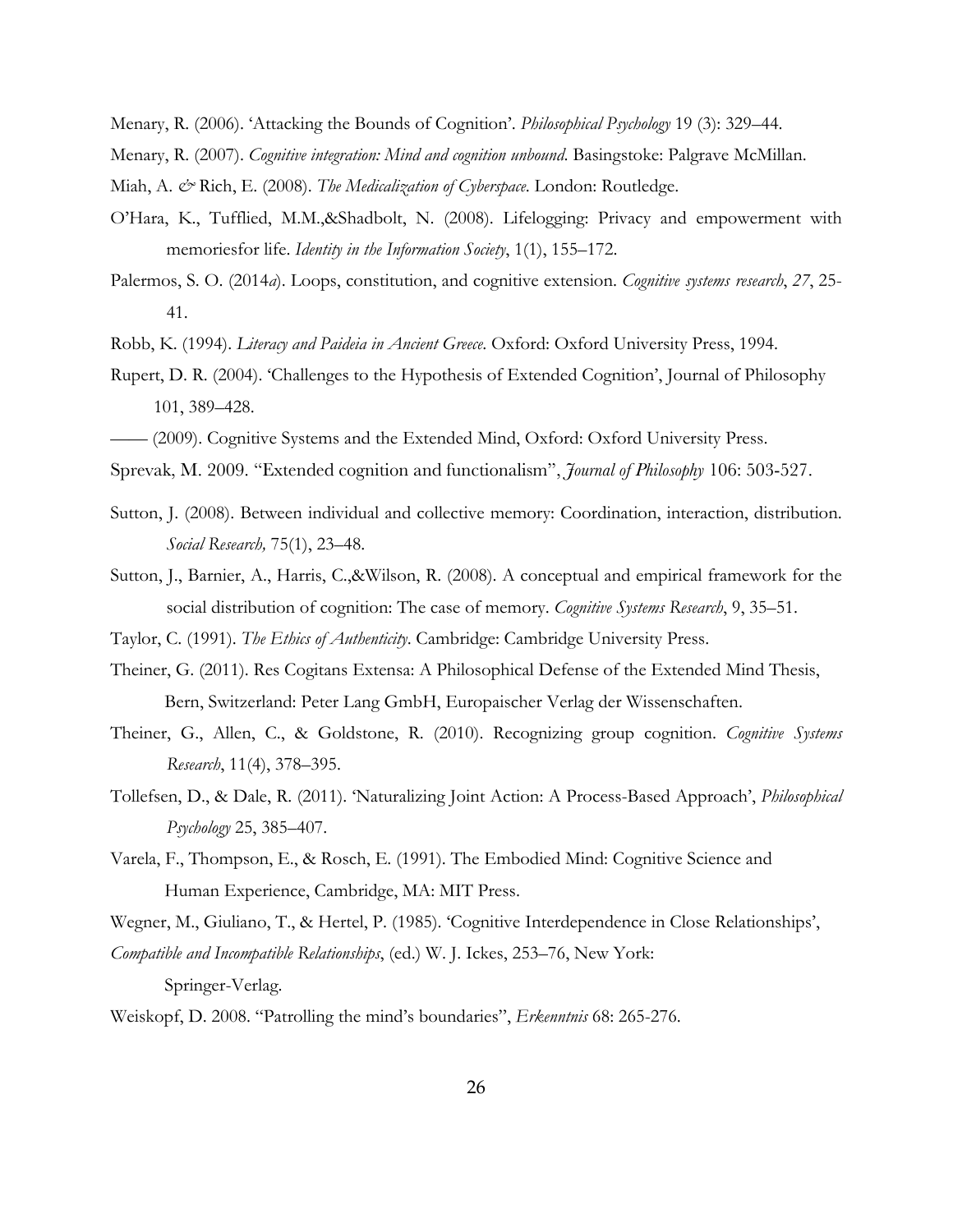Wheeler, M. (2005). *Reconstructing the Cognitive World*, Cambridge, MA: MIT Press.

- Wheeler M (2010). In Defense of Extended Functionalism. In: Menary R (ed.). *The Extended Mind.*  Life and Mind series: Philosophical Issues in Biology and Psychology, Cambridge, MA, USA: MIT Press, pp. 245-270.
- Wilson, R. A. (2000). The mind beyond itself. InD. Sperber (Ed.), *Metarepresentations: A multidisciplinary perspective* (pp. 31–52). New York: Oxford University Press.
- Wilson, R. (2004). *Boundaries of the mind: The individual in the fragile sciences: Cognition*. New York: Cambridge University Press.

#### **NOTES**

<sup>1</sup> Authors names appear in alphabetical order

<sup>2</sup> Two contemporary strands of research clustering around this question engage with slightly different aspects of it. On one hand, philosophy of mind and cognitive science (e.g., Clark and Chalmers 1998; Clark 2010) focuses on the metaphysical status of our gadgets: for example, could information stored in our gadgets qualify as part of our minds, literally speaking? An affirmative answer to this question has been labeled the 'extended mind thesis' (e.g., Clark and Chalmers 1998). On the other hand, bioethics focuses on the ethics of human enhancement (e.g., Bostrom & Savulescu 2009) exploring the normative dimensions of the phenomenon: for example, is intelligence augmentation a good thing and under what forms?

3See, for example, Fagan versus Metropolitan Police Commissioner (1968). The present discussion of harm will not turn on any substantive claim about how to distinguish doing versus allowing harm. For discussion on this point, see Howard-Snyder (2011).

4John Locke's political philosophy in *Two Treatises of Government* is famously derived from the principle of self-ownership, which features as well in the 13th Amendment to the United States Constitution.

5The violation of one's bodily integrity through intended force is protected against by both the UN General Assembly's Universal Declaration of Human Rights and the International Covenant on Civil and Political Rights.

6For instance, features of intent are important in distinguishing between, for instance, simple assault and aggravated assault.

7Lord Hobhouse, Regina vs. M. Chan Fook.

<sup>8</sup> Within philosophy of mind, functionalism is the doctrine that what makes something a mental state of a particular type does not depend on its internal constitution, but rather on the way it functions, or the role it plays, in the system of which it is a part. As such, functionalism denies that the essence of a mental state can be identified with a particular material basis. A mental state may be realised by any material or non-material (functionalism is neutral between dualism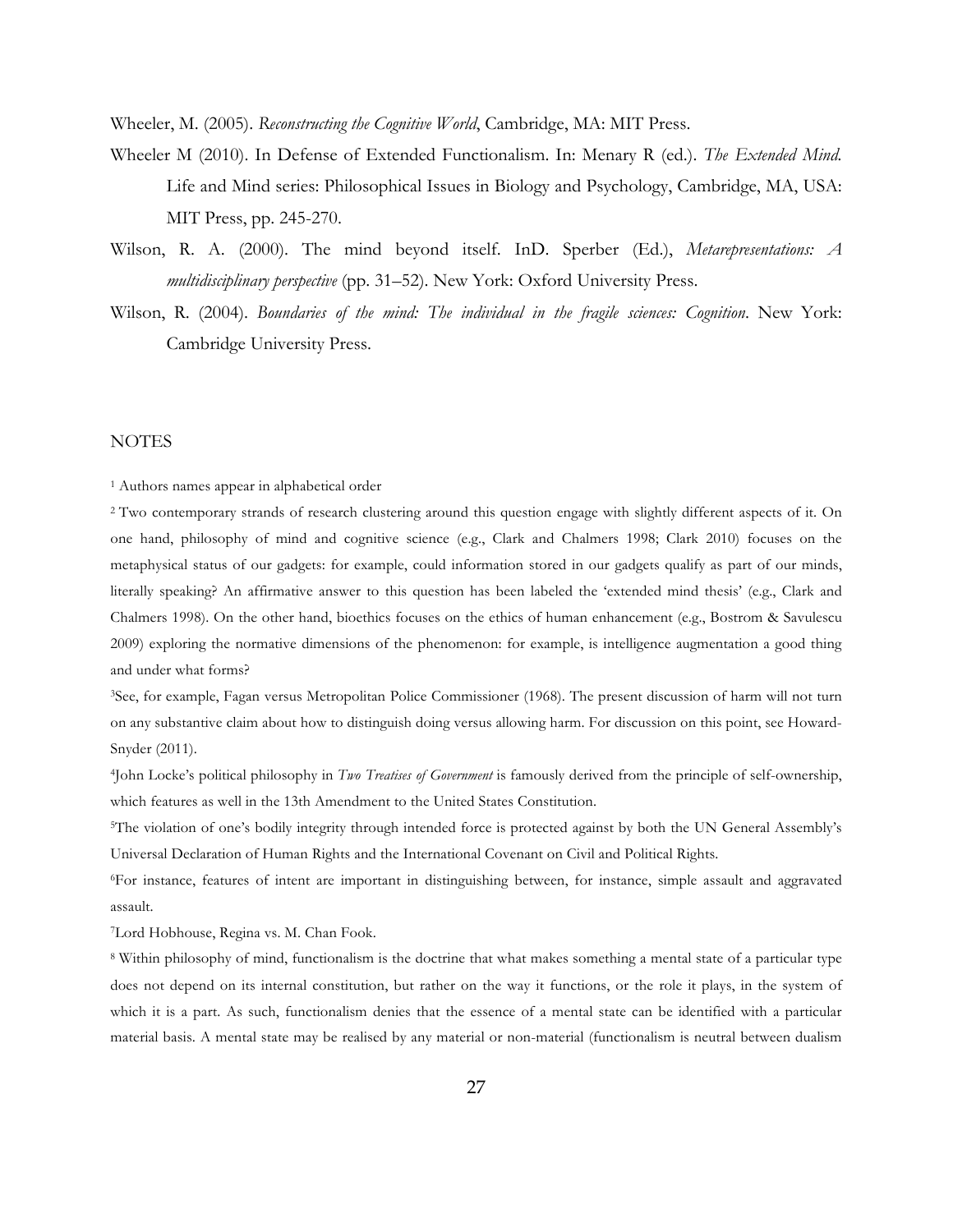and materialism) basis, so long as the basis under consideration gives rise to the kind of function that the target mental state is identified with. Functionalism's denial to identify mental states with a specific underlying basis is supposed to be one of the view's main advantages, because it allows for the phenomenon of multiple realizability: Creatures with organisms unlike ours can share our sensations, beliefs, and desires, provided that their behavior and functional organization is similar to our own. Thus functionalism provides a more inclusive theory of mind that avoids specieschauvinism (Block 1980). For more details, see (Levin 2013).

#### <sup>9</sup> Our italics.

<sup>10</sup> Even though the above quote points only to what is outside the agent's control, Taylor's work clearly indicates that by that he also means what could lie even outside the agent's organism. See for example Taylor's treatise on personhood *Sources of the Self* (1989, e.g., p. 34). Cf., Lynne Rudder Baker (2000) for another expression of the idea that personhood and the biological organism can come apart.

11As John Christman (2015) notes, for example, we can't reflect on our own values and goals without language, and yet language is itself a social product. For this reason, it's a mistake to, as Christman puts it, 'say that we are autonomous (and hence morally responsible, bear moral rights, etc.) only when we can step back from all such connections and critically appraise and possibly alter them flies in the face of these psychological and metaphysical realities' (2015, §3.2).

<sup>12</sup> One line of resistance here, suggested by an anonymous referee, proceeds as follows: *personal* harm is a special category of offence in part because persons are phenomenally conscious ('sentient') creatures capable of experiencing pain, and normally, if someone damages part of another's biological body, that individual is pained by the damage. So, absent a further argument for extended consciousness which could in turn ground extended sentience, an 'asymmetry' remains (considerations against the possibility of extended consciousness can be found in Clark 2009; for an interesting argument in its support, see Kiverstein and Farina 2012). The referee anticipates that one line of response would be to insist that (for example) neuro-prosthetic limbs restore sensation to amputees and lets them 'feel' objects with, say, their bionic hand as if they were part of their body rather than a mere tool; similarly, the loss of a highly integrated smartifact may be experienced more like the loss of a vulnerable biological limb than that of a replaceable tool. Nevertheless, this kind of anticipated rejoinder (which the referee notes is itself potentially problematic) is not one we would be inclined to take. This is because intentionally caused pain is not *essential* to personal harm'; rather, it is merely a typical sufficient condition for it. For example, sexual crimes committed against *unconscious* victims are paradigmatic cases of personal harm that are categorised as assault. We thus are inclined to deny the premise that the phenomenology of extended assault must mimic the phenomenology of harm to one's physical body, rather than to accept the premise and argue that the phenomenology of harm to one's extended parts is on a kind of par with the phenomenology of harm to one's biological parts. We thank an anonymous referee for pressing us on this point.

<sup>13</sup> Several theorists have commented on the affinity between functionalist approaches to philosophy of mind and the hypothesis of extended cognition. Consider Weiskopf (2008), for example, who submits that "functionalism has all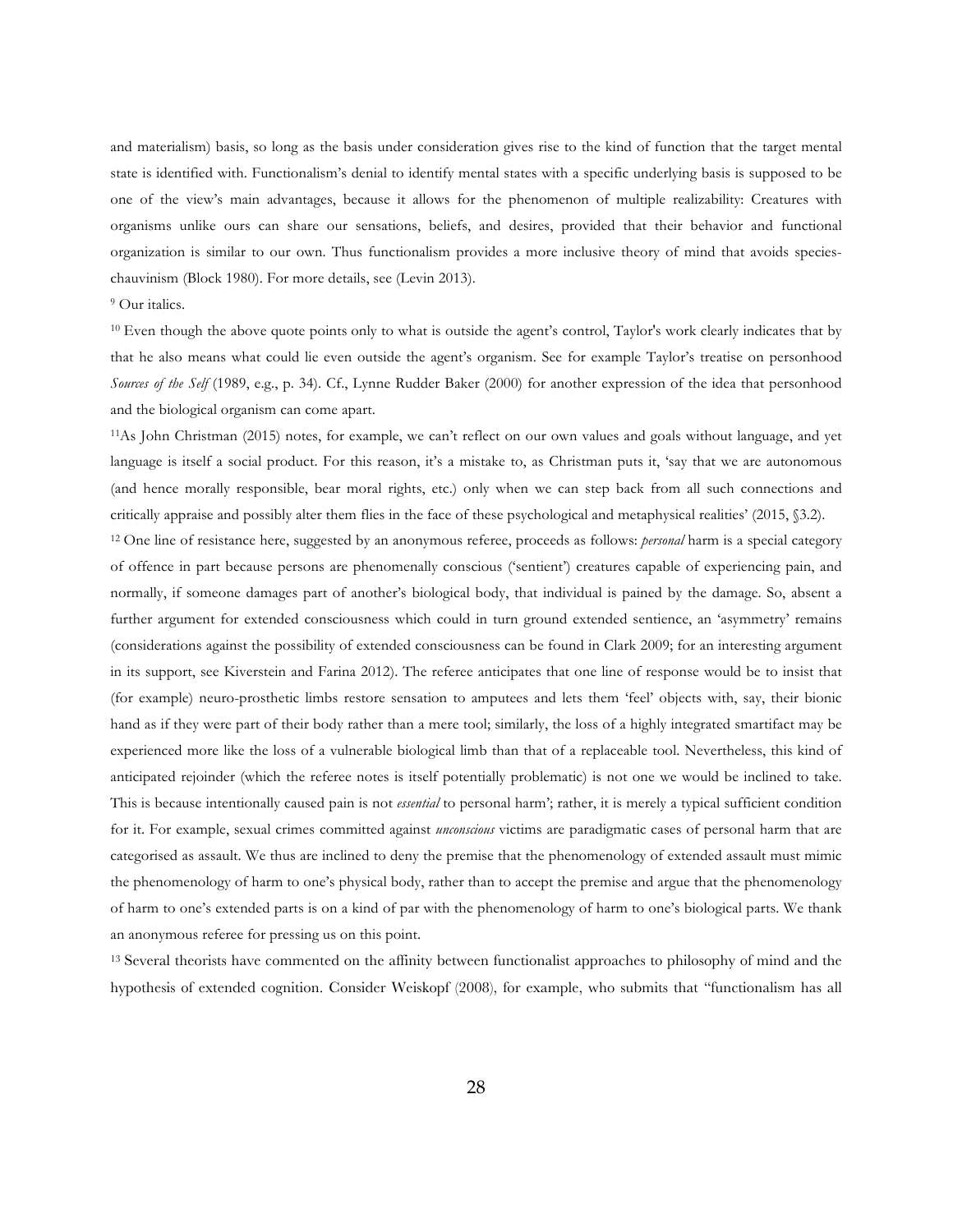along been committed to the possibility of extra-bodily states playing the role of beliefs and desires" (267). See also Sprevak (2009) and Wheeler (2010).

<sup>14</sup> Consider for example autobiographical memory technologies known as "lifelogging technologies" (O'Harra et al. 2008; Hoven et al. 2012).

<sup>15</sup> Which is not to say that the view is without its critics. Even though the discussion of the objections facing active externalism is well beyond the scope of the present paper, briefly, many of them point either to the dissimilarity between the inner cognitive processes and the external elements that are supposed to be parts of one's cognitive system (e.g., Rupert 2004; Adams & Aizawa 2008), or to the perceptive rather than introspective manipulation of those external elements. Others deny the mark of the cognitive to the alleged extended cognitive processes (e.g., Adams & Aizawa 2008), or claim that there cannot be a science of active externalism (e.g., Rupert 2004; Adams & Aizawa 2008). For a short discussion and reply to most of these objections, see Menary (2006).

<sup>16</sup> In our personal experience, computer scientists are surprisingly receptive to the hypothesis of extended cognition.

<sup>17</sup> For more details on how dynamical systems theory can help distinguish between the hypothesis of extended cognition and the hypothesis of embedded cognition as well as avoid several other worries with respect to the hypothesis of extended cognition (e.g., the 'cognitive bloat' worry and the 'causal-constitution' fallacy), see (Palermos 2014).

<sup>18</sup> An anonymous referee points out that the distinction between embedded and extended cognition might be viewed as a continuum, with cognitive extension occupying one of the extremes. How close to that extreme a given case may lie could then be decided on the basis of several factors. For example, while avoiding offering any necessary and sufficient conditions on cognitive extension, Heersmink (2015a) draws and expands on Clark and Chalmers' (1998) 'glue and trust' criteria in order to offer a way to decide whether a case may plausibly count as a case of cognitive extension. Specifically, Heersmink offers the following dimensions of cognitive integration: information flow, accessibility, durability, trust, procedural transparency, informational transparency, individualization and transformation. Depending on how high an agent's relation to her artifact scores along these dimensions, the more confident we can be that we face a genuine case of cognitive extension. While this an interesting approach that can offer some indication as to whether employing an artifact may qualify as a case of cognitive extension, its weakness lies in that, as Heersmink himself acknowledges, it does not provide a set of necessary and sufficient conditions on cognitive extension, which is very important for the paper's present purposes—deciding whether damaging one's property may count as a case of personal assault requires a clear and strict condition on cognitive extension. Nevertheless, as one of us has extensively argued in the past (Palermos 2014), relying on such 'glue and trust' criteria is not entirely unrelated to the present approach: According to (Palermos 2014), while none of the above 'glue and trust' requirements is necessary or sufficient on its own, in most practical contexts, they will constitute *practical preconditions* in order for ongoing mutual interactions to arise between the agent and her artifacts. This means that if an agent's continuously and mutually interacts with her smartifact—i.e. the only necessary and sufficient condition on cognitive extension, according to DST—then we can assume that she will also score high with respect to most of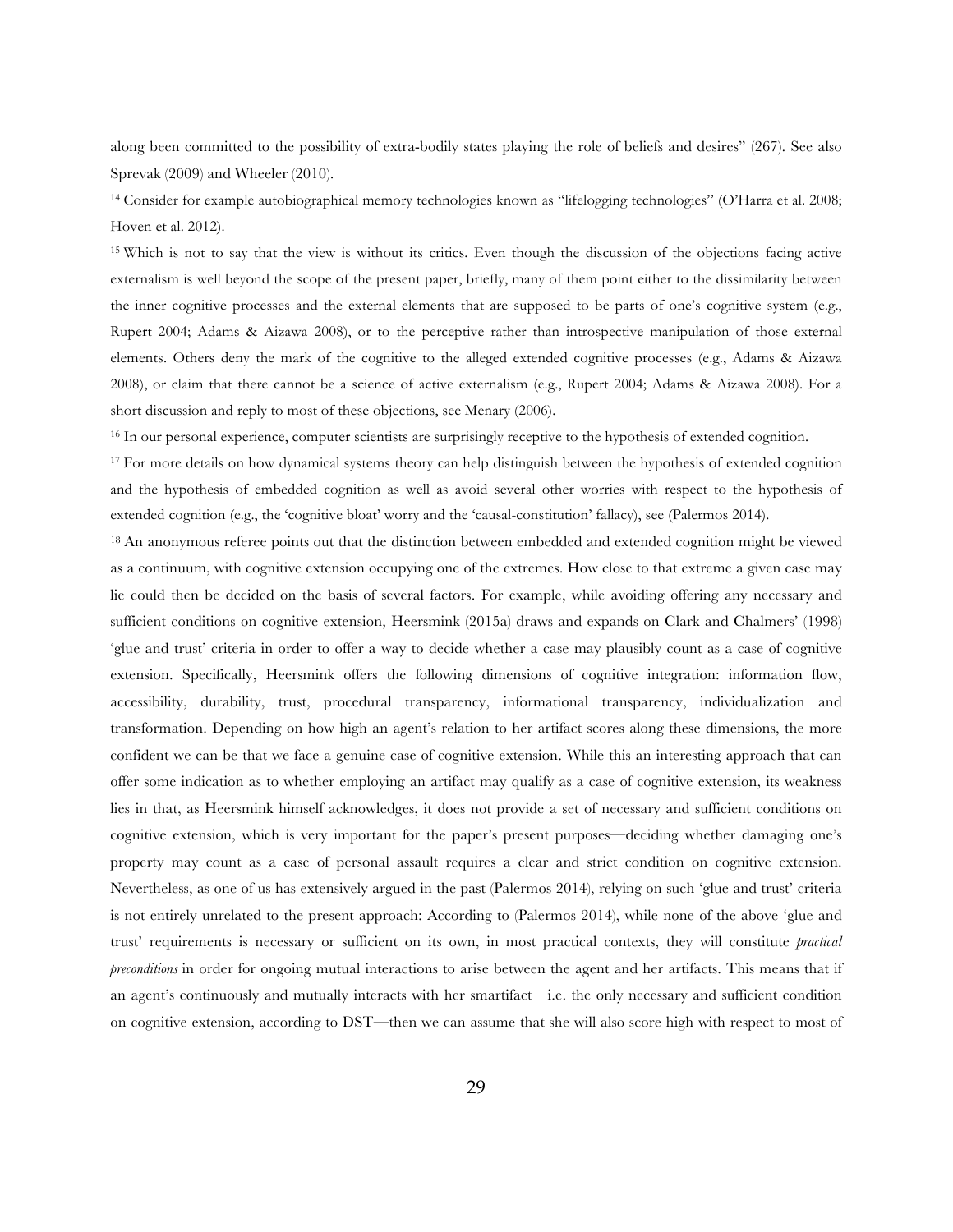the dimensions of cognitive integration that Heersmink suggests. In fact, in the following concluding passage of his paper, Heersmink (2015a, 595) appears to make the exact same point:

In one corner of this multidimensional space we find systems with a high-bandwidth reciprocal information flow, where the artifact is reliably available, the relation between agent and artifact is durable, the information it provides is trustworthy, the artifact is procedurally and informationally transparent, it is individualized or possibly even entrenched, and its representational systems has transformed the brain of it user. These are obvious cases for extended and distributed cognitive systems. In another corner of this space we find systems that score low on all these dimensions. These are clear cases for embedded systems.

<sup>19</sup> Take for example the case of telescopic observation. Making telescopic observations qualifies as a case of cognitive extension, because it is a dynamical process that involves ongoing reciprocal interactions between the agent and the artifact. Moving the telescope around, while adjusting the lenses, generates certain effects (e.g., shapes on the lens of the telescope), whose feedback drives the ongoing cognitive loops along. Eventually, as the process unfolds, the coupled system of the agent and his telescope is able to identify—that is, see—the target satellite.

<sup>20</sup> Notice that the 'continuous and reciprocal interactions' criterion on cognitive extension does not distinguish between low- and high-tech cases. As indicated in the main text, while shopping lists may be excluded, low-tech cases such as using pen and paper to solve a mathematical problem or a blind man's cane would qualify as cases of cognitive extension. One interesting question, however, concerns the case of the Alzheimer's patient, Otto, and his notebook (Clark and Chalmers, 1998), which is used in order to store and retrieve information that would otherwise be stored in Otto's biological memory. This is one of the typical examples of cognitive extension presented in the literature, but given that scribing information on one's notebook is similar to writing shopping lists, it appears that the suggested criterion of 'continuous and reciprocal interactions' may exclude this well-known example. We want to suggest that it all depends on how we read the example. If we imagine Otto as being very well trained and organized, constantly having his notebook open, going back and forth over its pages, looking up its contents as well as taking notes about almost every single detail that would normally be registered in his biological memory, then he does continuously and mutually interact with his notebook, such that, in light of DST, it would count as a case of cognitive extension.

<sup>21</sup> A much earlier example, from ancient Crete, involves the use of a *Mnēmōn*, or 'rememberer', who would play the role of a scribe (*poinikastas*) for another individual. However, this falls within the bounds of a *distributed* cognitive system, or perhaps a transactive memory system, as opposed to an ordinary case of extended cognition. For discussion of early cases of such use of *Mnēmōn* scribes, see Robb (1994).

<sup>22</sup> See, along with Lynch (2016), a review of Bostrom and Sandberg (2009) for discussion of some of the latest intelligence augmentation possibilities.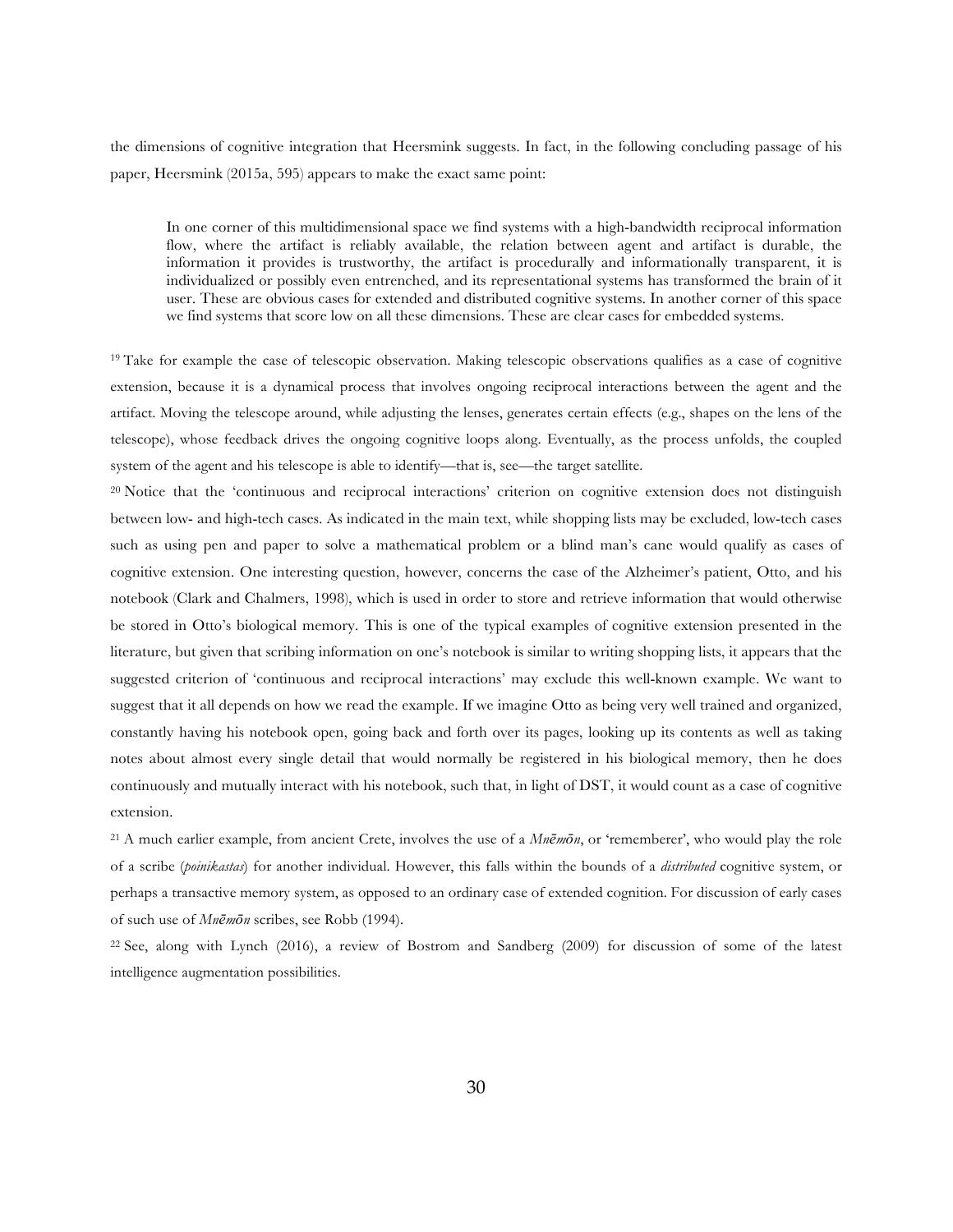<sup>23</sup> For helpful discussion of this case, see http://www.natlawreview.com/article/landmark-supreme-court-rulingprotects-cell-phones-warrantless-searches. For the official U.S. Supreme Court opinion, see http://www.supremecourt.gov/opinions/13pdf/13-132\_8l9c.pdf

<sup>24</sup> For an overview of SITA precedent in U.S. law, see http://law.justia.com/constitution/us/amendment-04/14-searchincident-to-arrest.html

<sup>25</sup> See U.S. vs. Rabinowicz (1950).

<sup>26</sup> Our italics. Roberts adds, in his discussion, that "Modern cell phones are not just another technological convenience. With all they contain and all they may reveal, they hold for many Americans "the privacies of life". The fact that technology now allows an individual to carry such information in his hand does not make the information any less worthy of the protection for which the Founders fought."

<sup>27</sup> As Clark (2010b) remarks, one who satisfies integration conditions by using a notebook to compensate for failing biological memory 'is so used to using the book that he accesses it automatically when bio-memory fails. It is transparent equipment for him just as biological memory is [sic. in the default case].'

28For more about Neil, you can see his TED talk here: https://www.youtube.com/watch?v=ygRNoieAnzI#t=49

<sup>29</sup> For detailed reports of the story see http://www.bbc.co.uk/news/magazine-16681630, and http://www.theguardian.com/artanddesign/2014/may/06/neil-harbisson-worlds-first-cyborg-artist

<sup>30</sup> Miah *&* Rich (2008).

<sup>31</sup> Serra, L. (2011). http://www.ara.cat/societat/No-blancs-negres-tots taronges\_0\_411558847.html

<sup>32</sup> Compare with a related notable incident, involving Steve Mann, developer of the EyeTap Digital Eye Glass, who was assaulted in a McDonalds in Paris, France, when an employee of McDonalds attempted to remove Mann's Digital glass eye. http://www.webcitation.org/6DGSr4dBe

<sup>33</sup> It's important to note that the legal protection afforded to individuals with cognitively integrated artifacts will be, in typical cases, legal protection for individuals with faculties best understood as *restored* to normal baseline levels of functioning rather than *enhanced* (Gray 1995)*.* Following Bostrom *&* Savulescu (2009, 310) we can distinguish between *therapeutic cognitive improvements*, which are aimed at correcting a specific pathology or cognitive defect (e.g., treatments aimed at slowing the progression of Alzheimer's) and *cognitive enhancements* which are (roughly) interventions that improve cognitive functioning nontherapeutically (e.g., by ways that do not involve the repairing of a cognitive defect or dysfunction). This distinction is relevant because, to the extent that one suggests that the legal protection for *enhancements* should be evaluated differently to legal protection for *therapeutic improvements*, cases like Harbisson's and also Mann's (see fn. 23) belong in the latter rather than the former category.

<sup>34</sup> Focusing on the claim that cloud accounts can be part of who we are, an anonymous referee wonders whether cognitive extension implies extended personhood. This is an interesting question but the present dialectics do not require that we address it directly. The reason is that AEA does not claim that personal assault can be extended because personhood is extended. Instead, relying on relevant ethical and legal theorizing, AEA claims that personal assault extends because the mental faculties that constitute one's person are extended. Accordingly, in order to make the case for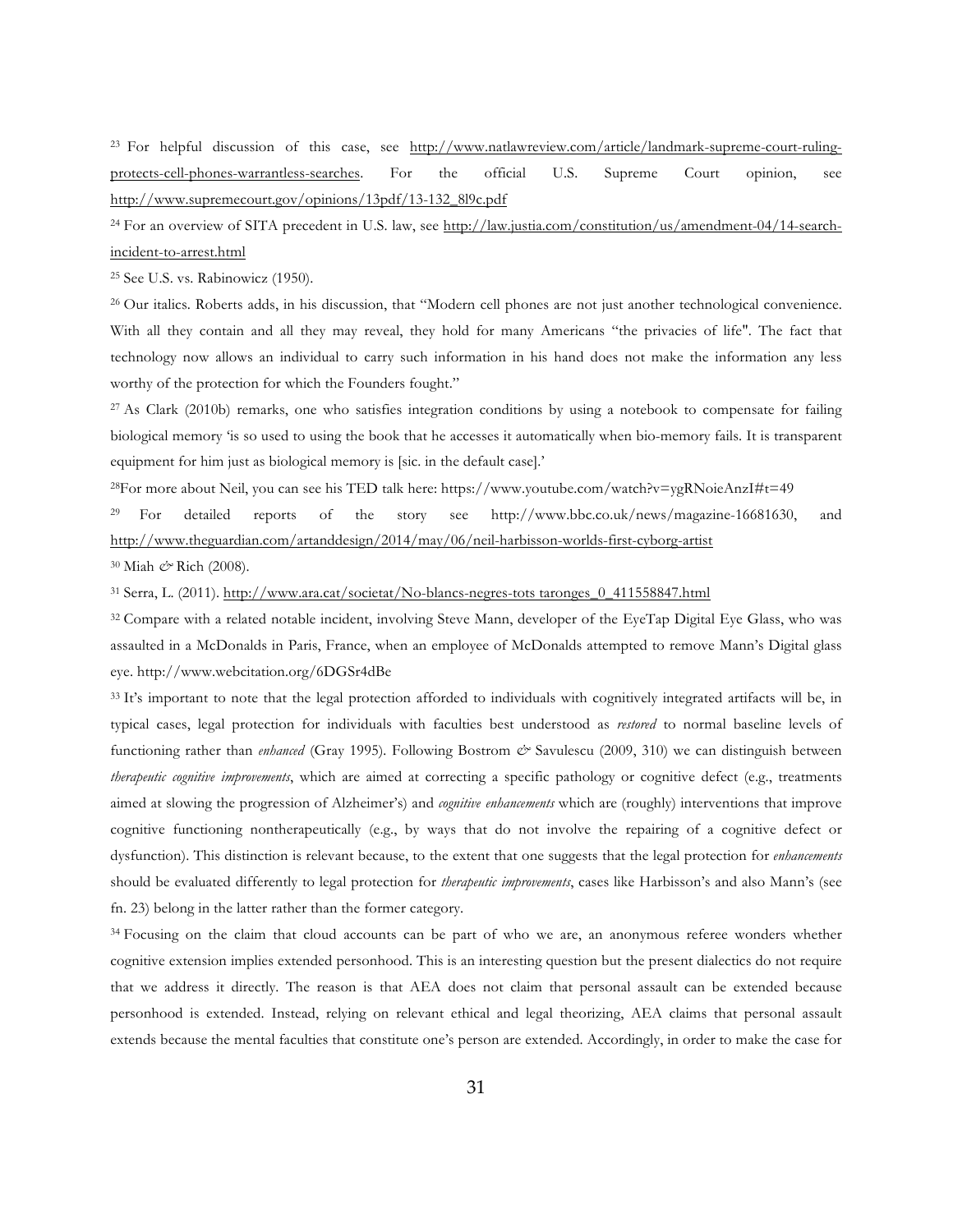AEA we only need to show that, plausibly, one's mental faculties can be extended. We believe that the DST approach to cognitive extension sufficiently demonstrates that. As a side note, however, it is worth noting that while some theorists reject the move from extended cognition to extended personhood (Baker 2009, Olsen 2011 and Buller 2013), a number of philosophers of mind—including Clark and Chalmers (1998), Clark (2007), Clowes (2012) and, in series of interesting papers on the related topic of extended morality, Heersmink (2015b, 2016, forthcoming )—all argue for the possibility of extended personhood. Therefore, arguments for extended personal assault could also be convincingly motivated on the basis of extended personhood.

<sup>35</sup> Very worryingly, and in relation to the discussion of the above paragraph, the Guardian (http://www.theguardian.com/technology/2016/feb/20/apple-fbi-iphone-explainer-san-bernardino) notes that data stored on the cloud "are much easier for the FBI to obtain; Apple can't make the case that it doesn't have immediate access to them because they're stored on Apple's own computers." If the above analysis is correct, however, then data saved on one's cloud account are also part of one's person and should be legally protected in the same way as data stored in one's physical devices.

<sup>36</sup> Think for example, of Ricky Dean who was left with no short or long term memory after his brain was starved of oxygen shortly after his birth (http://www.dailymail.co.uk/news/article-2388458/The-boy-remember-Every-morning-Ricky-wakes-memory-day-needs-notes-tell-brush-teeth-meet-friends.html) or Thomas Dixon who suffers from a severe impairment to his episodic memory after being hit by a car (http://www.fastcompany.com/3037432/this-man-usestwitter-as-a-prosthetic-device-for-his-damaged-memory).

<sup>37</sup> The following websites contain some indicative examples:

http://www.qcare.co.uk/top-5-apps-for-people-living-with-dementia.html

http://appcrawlr.com/ios-apps/best-apps-term-memory-loss

http://memoryappsfordementia.org.uk

<sup>38</sup> An anonymous referee notes that it would be interesting to speculate whether the present argument for extended personal assault generalizes to the case of collective cognitive systems, which include among their proper (cognitive) parts people with individual minds (cf. Theiner et al. 2010). It has been shown in the relevant literature that groups of people such as couples, infant and caretaker, blind person and dog, but also families, work teams, and even larger social organizations are often dynamically coupled, in systematic two-way interactions whose density and degrees of coadaptation outstrip our reliance on present or even near-future technologies. If any human components of a socially distributed cognitive systems in which person P actively participates are removed, should we equally count that as a 'personal assault' of P? This is admittedly a very interesting question that deserves to be explicitly addressed in the future. However, due to space limitations and since the present paper is primarily concerned with the legal ramifications of damaging one's artifacts we have to restrict ourselves in speculating that such cases should indeed count as cases of personal assault, especially when the dissolution of the collective cognitive system does not comply with the will of all involved parties. For example, even though the law does not treat cases of non-consensual divorces as cases of personal assault, the fact that consensual divorces are much easier to issue could in part indicate that this intuition is justified.